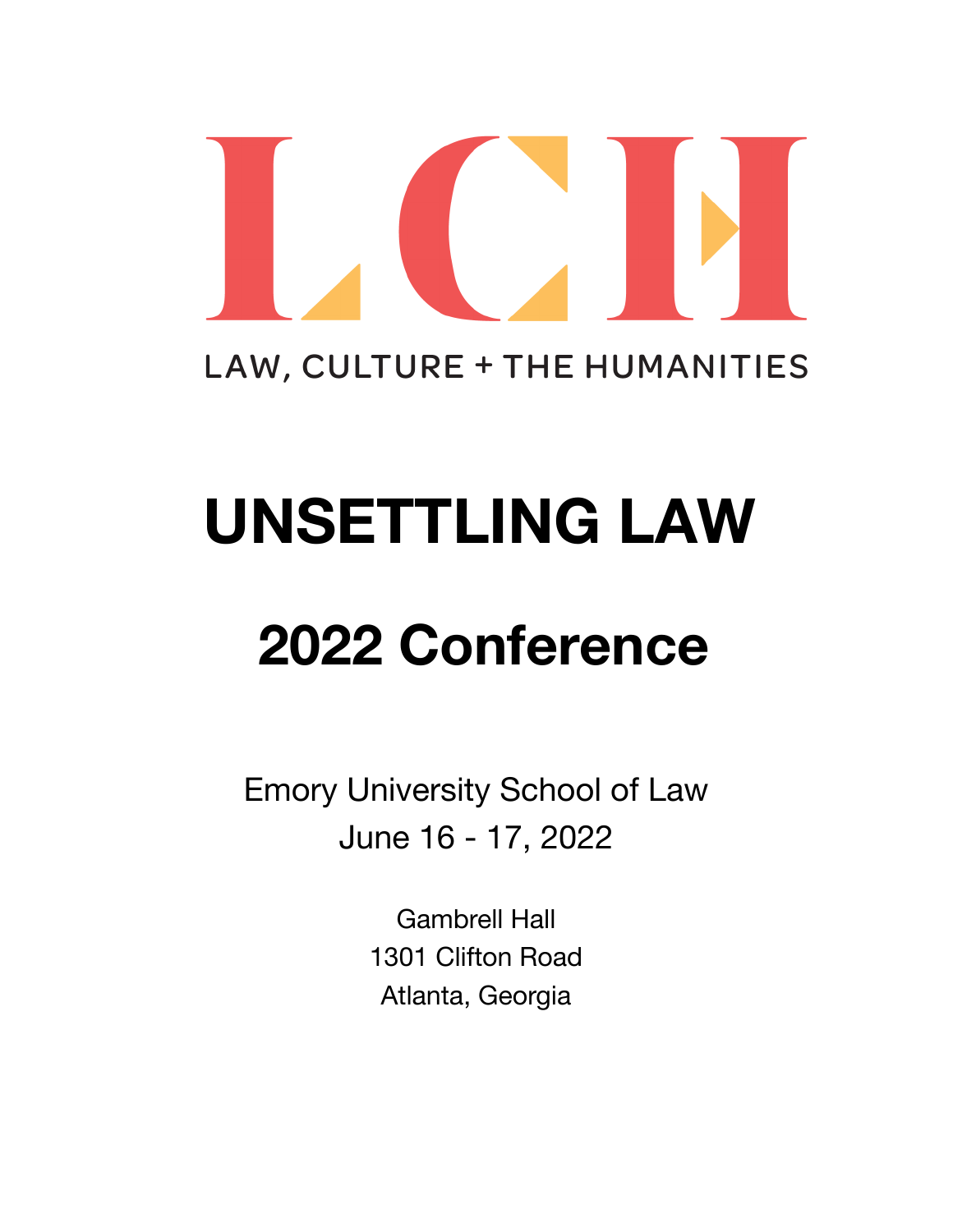

# **Welcome from the LCH President**



**Welcome to the 24th annual meeting of Law, Culture, and the Humanities.** We are particularly delighted to gather together again after a year's covid-related hiatus. Whether you're joining us in person or online, we look forward to reconvening and re-energizing our intellectual community. This year's theme, Unsettling Law, is borne of the moment – a moment in which we all, in varying ways, must face and address global challenges on the grandest of scales: pandemic, war, economic instability, rights retrenchment, climate change. As we come together, we bring the depth and richness of our interdisciplinary scholarly engagements to bear on those pressing issues, exploring the

role law can and cannot play in negotiating a livable future in the shadow of such immediate vulnerabilities. I urge us, as a scholarly community, to take on these challenges, both at this conference and in communication with a broader public in desperate need of the context and analysis our members can provide.

I want to extend my deepest thanks to our hosts at Emory University School of Law – and particularly to our program committee chair Jill Stauffer and our conference chair Danny LaChance – for their generosity and effort in putting together this complex event. I invite you to explore the full range of this year's program, replete as it is with challenging, insightful, and compelling projects that embody the reach of interdisciplinary law and humanities thinking.

—Martha M. Umphrey, President

# **2022 CONFERENCE: UNSETTLING LAW**

Law often resides in the pull between what is settled and what is not. Precedent guides us until it does not. Law's stability is in constant conversation with its own necessary responsiveness as well as with what troubles it from outside of legal institutions. Disobediences, whether civil or not, have the power to unsettle what is taken to be settled. And forces like climate change pose challenges to settled law by destabilizing what may make obedience and order possible at all. Law continually expands the range of persons it recognizes, for better or worse, while it claims across all changes that it serves the interests of all. Borders exclude but remain permeable, and we argue about what is owed to others regardless of their citizenship status. States claim sovereignty and face refusals from other sovereignties within their borders. Even settler colonialism is a process rather than an outcome, so what is settled and what remains open to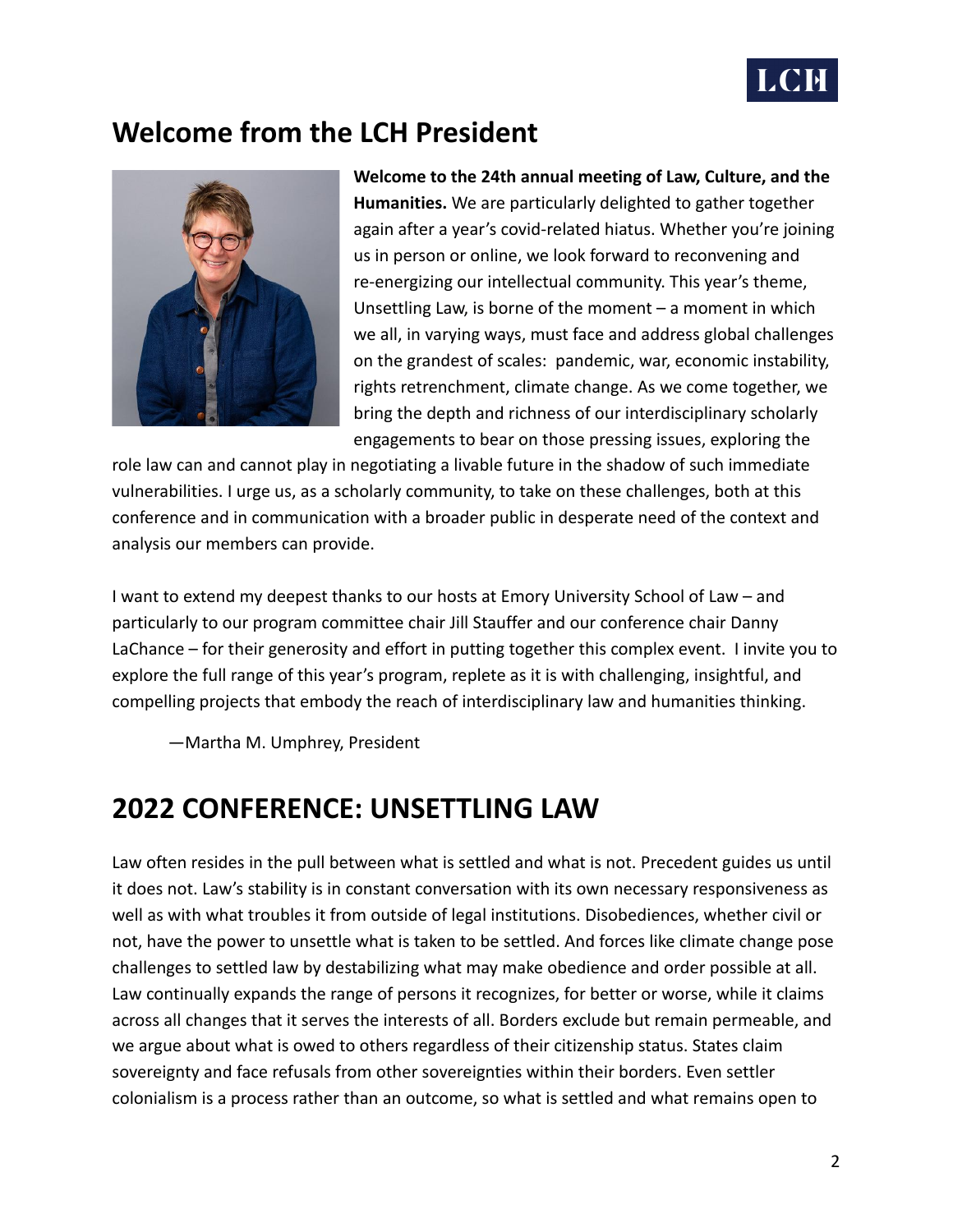

different futures may be contested. How do and should we imagine law in these unsettled times? What creative forces might we bring to bear in these moments between past and future, whether for unsettling what ought to change or stabilizing what is endangered? How might different disciplines, methodologies, arts, literatures, and technologies represent, reinforce, or resist unsettling law? For this conference, we invited proposals taking up that question from a variety of humanities-oriented perspectives.

—Jill Stauffer, Program Committee Chair

# **COVID PROTOCOL**

Emory University abides by current CDC guidelines which, as we all know, shift over time. LCH will require that those in attendance at the conference wear KN95 or comparable masks whenever they are in the conference venue. We will have a limited supply of masks available. Emory University does not currently have a mask mandate in place. If there is no mask mandate at Emory in place this June, staff at the law school, who may be present in the building during the conference, may not be wearing masks. If it isn't raining, there will be outdoor options for eating at lunch and for the reception on Thursday at Emory. There is no outdoor area for the reception on Friday at Double Zero Restaurant. We offer this information so conference participants can make informed decisions. We take health and safety seriously and hope to balance inevitable risk with the benefits of intellectual exchange.

We ask that people attending the conference be vaccinated and boosted, and that attendees self-administer COVID rapid tests before attending the conference each day. We will not be requiring or verifying that people are vaccinated or tested. As of April 2022, 98.8% of students and 97.5% of faculty and staff at Emory are fully vaccinated, and 95% of students and 91.5% of faculty and staff are boosted. Emory maintains a COVID [dashboard](https://www.emory.edu/forward/covid-19/dashboard/index.html) that offers information on COVID cases and prevalence at Emory and the surrounding counties. In the state of Georgia at the time this program was written, the Covid case rate is 43/100,000 and positivity rate is 3.37%. The vaccination rate for the entire population is 56%, and 44% of those people have received at least one booster.

Please do not attend the conference if you are symptomatic. If you should find that you have COVID soon after attending the conference, please let us know so we can inform the community of people who also attended.

If we all take responsibility for these measures, it should give us a reasonable level of safety in our gathering.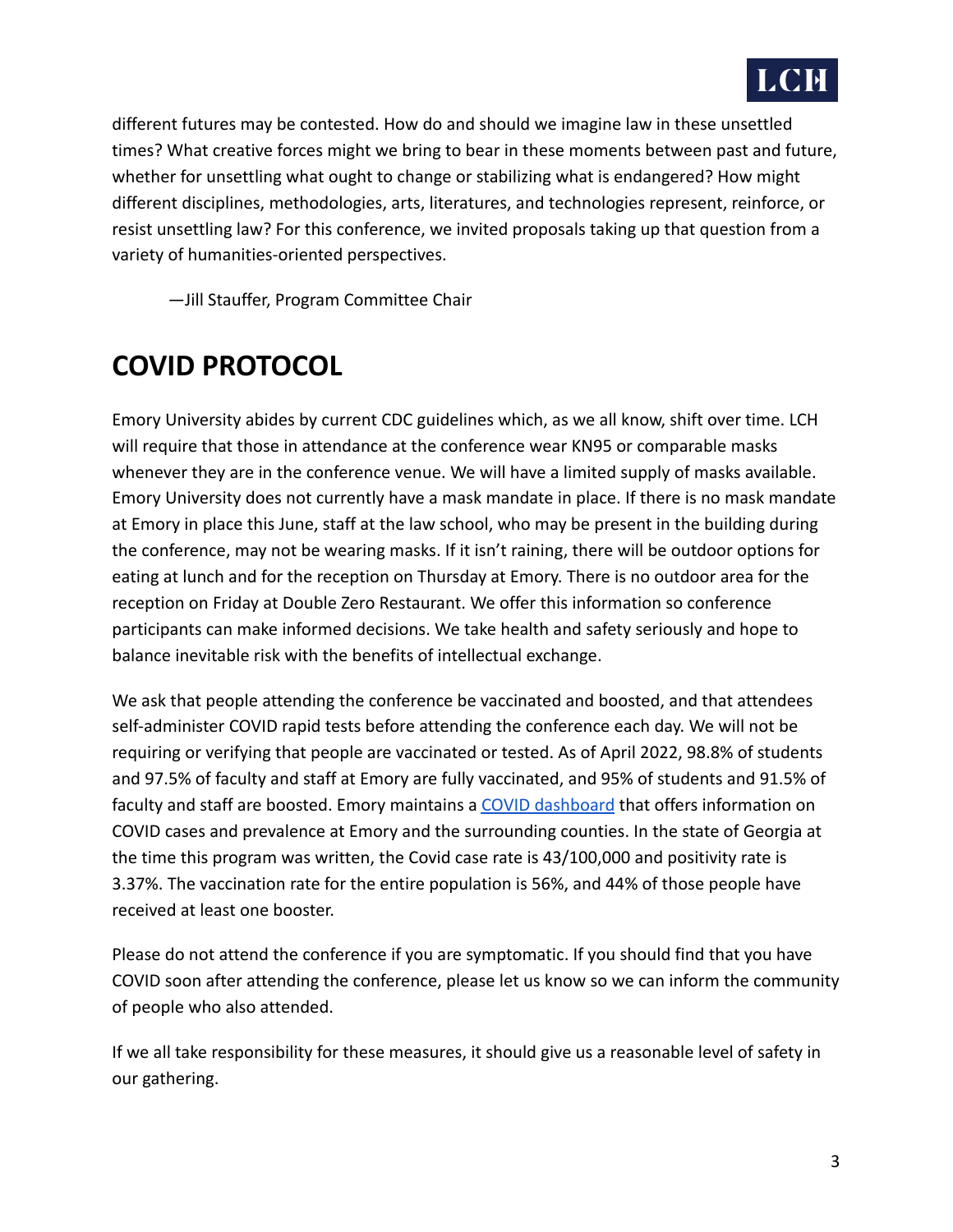

# **PLANNING YOUR STAY IN ATLANTA**

Our conference hotel this year is the Hyatt Centric [in Midtown, Atlanta.](https://www.hyatt.com/en-US/hotel/georgia/hyatt-centric-midtown-atlanta/atlhm?src=adm_sem_crp_chico_crp_ppc_NAM-UnitedStates-GA-Atlanta-CT-ATLHM_google_Evergreen2022_e_hyatt%20centric%20midtown%20atlanta&gclid=Cj0KCQjwmPSSBhCNARIsAH3cYgZDFFFAJojIatv27DL8dklRg9kOD_2AnSMUd5yKCu5WgF5z5XnFclwaAjBdEALw_wcB) The hotel is located at 125 10th Street NE, Atlanta, GA 30309, in the heart of Atlanta's cultural and entertainment district, just a block away from the Midtown MARTA subway station [\(MARTA](https://itsmarta.com/) is the name for the public transportation network of trains and buses in Atlanta). It is two blocks from Piedmont Park, the crown jewel of the city's park system. Midtown is filled with restaurants, nightlife, museums, and theaters.

## Accommodation

The Hyatt is offering LCH attendees a promotional rate of \$164/night (before taxes) for the evenings of June 15<sup>th</sup>, 16<sup>th</sup>, and/or 17th. The hotel has set aside a limited number of rooms at this rate. We therefore encourage you to book early to secure the rate. To book this hotel, please use this link: [https://www.hyatt.com/en-US/group-booking/ATLHM/G-ALCH](https://nam11.safelinks.protection.outlook.com/?url=https%3A%2F%2Fwww.hyatt.com%2Fen-US%2Fgroup-booking%2FATLHM%2FG-ALCH&data=05%7C01%7Cdlachance%40emory.edu%7C5d36fdd36faa49548aa108da2167cac0%7Ce004fb9cb0a4424fbcd0322606d5df38%7C0%7C0%7C637859026920807648%7CUnknown%7CTWFpbGZsb3d8eyJWIjoiMC4wLjAwMDAiLCJQIjoiV2luMzIiLCJBTiI6Ik1haWwiLCJXVCI6Mn0%3D%7C3000%7C%7C%7C&sdata=WbGroZC2cVSFCDc1E5FCtO%2F1vR6fhdMotg9Ho57hQjw%3D&reserved=0)

Midtown, Atlanta is a 15-20 minute drive from the law school. We encourage attendees to stay in Midtown so as to maximize opportunities for socializing outside of the conference. There will be a shuttle service available from the Hyatt Centric Midtown (see schedule info below).

For those wishing to stay close to Emory Law School, there are two options:

- $\triangleright$  The [University Inn](https://www.univinn.com/) is a 3-star motel with reasonable rates directly across the street from the Law School. There are a few restaurants in nearby Emory Village (a 7 minute walk), but this is otherwise a quiet area with little nightlife.
- $\triangleright$  The more expensive *[Emory Conference Center and Hotel](https://www.emoryconferencecenter.com/) is located one mile down* Clifton Road from the Law School. It's about a twenty minute walk to the Law School. There are a few restaurants in nearby **Emory Point**, but this complex, across the street from the CDC, is located in an otherwise a quiet area with little nightlife.

An additional option for lodging are the numerous hotels in Decatur Square in downtown Decatur, Georgia, which is a ten minute drive from Emory Law School. There are lots of hotels and restaurants surrounding the square, which is anchored by a MARTA subway stop.

## Transportation

Getting from the airport to…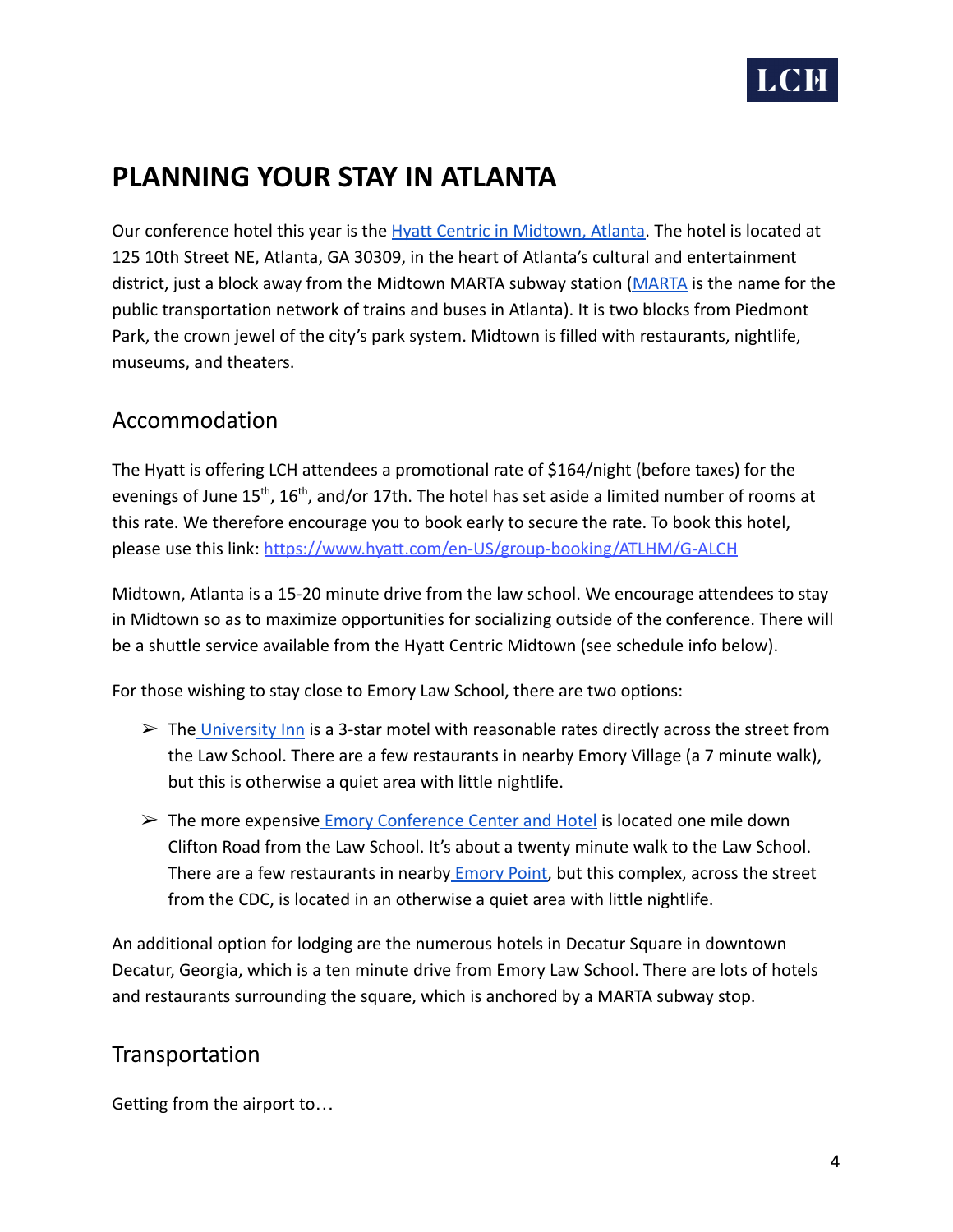

- $\triangleright$  Midtown Atlanta. A rideshare typically costs \$25-30 before tip. Far easier and nearly as fast is to take MARTA. Trains leave the airport every 7-10 minutes throughout the day. One way fare is \$2.50. Take a Gold or Red line train North to Midtown Station (approximately 22 minutes). The Hyatt Centric is a four minute walk from the subway station.
- $\triangleright$  Emory University Area Hotels. A rideshare typically costs \$30-40 before tip and is much easier and faster than taking MARTA. It is possible to take MARTA, however: from the Airport station, take the Red or Gold line train North to Lindbergh Station (runs every 7-10 minutes) and transfer to a #6 Bus (runs every 40 minutes), which runs down Clifton Road, with stops in front of the conference center and the law school (total travel time is about an hour). One way fare is \$2.50.
- $\triangleright$  Decatur Square. A rideshare typically costs \$30-40 before tip. Easier but a bit slower is to take MARTA. Take a Gold or Red line train North to Five Points Station. Transfer to a Blue line train East to Decatur Station. One way fare is \$2.50.

Getting to the Conference from…

- $\triangleright$  Midtown Atlanta (4.6 Miles away, 15-20 minute drive)
	- $\circ$  On June 16<sup>th</sup> and 17<sup>th</sup>, free shuttle service will be offered by LCH between the Hyatt and Emory Law School in the morning, at lunchtime, and at the end of the day.
	- A rideshare costs about \$15 before tip.
	- [MARTA's #36 Bus](https://itsmarta.com/36.aspx) runs from Midtown Station to the Law School every 40 minutes.
	- Georgia Tech and Emory operate a [free shuttle](https://pts.gatech.edu/stinger-bus-routes) every 90 minutes throughout the day that picks up at Midtown Station on its way to Emory (and drops off at Midtown Station on return trips to Tech).Drop off at Emory is at Clifton Rd. & Gatewood Rd., an 11 minute walk from the law school. Pick up at Emory is Woodruff Circle, a 7-minute walk from the law school.
- $\triangleright$  Emory Area Hotels
	- $\circ$  The conference center is a twenty-minute walk to/from the law school. The University Inn is a one-minute walk to the law school.
	- Emory's free [CCTMA shuttle](https://transportation.emory.edu/shuttles/cctma) provides regular free service connecting the Conference Center and the Law School.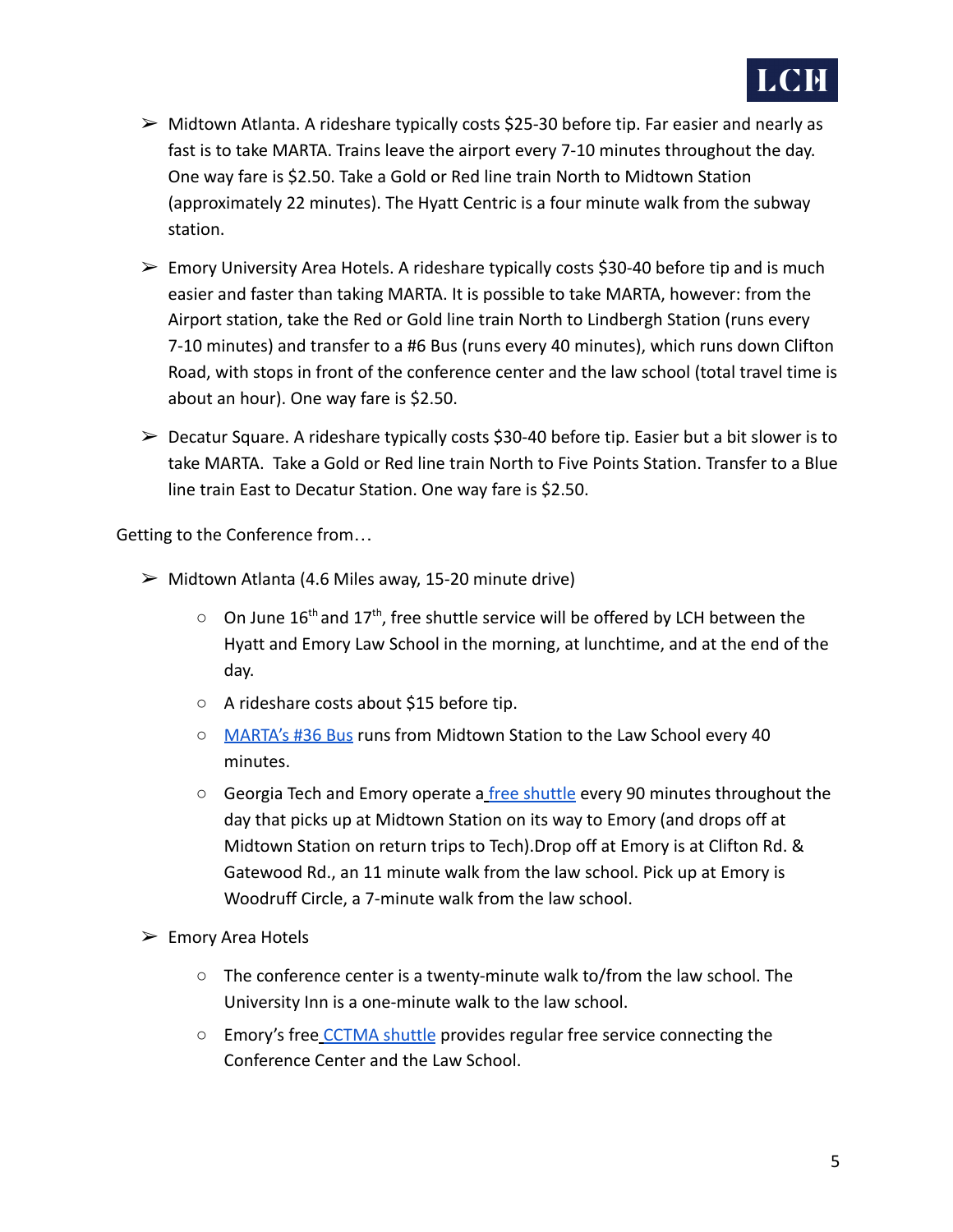

- $\triangleright$  Decatur Square (2.5 miles away, 10-minute drive)
	- A rideshare typically costs about \$10-12 before tip.
	- [MARTA's #36 Bus](https://itsmarta.com/36.aspx) runs from Decatur Station to the Law School every 40 minutes.
	- Emory's free [CCTMA shuttle](https://transportation.emory.edu/shuttles/cctma) provides regular free service connecting Decatur Square and the Law School.

# Parking at the Conference

The nearest parking lots with public parking are the Lowergate West and Gambrell (aka Lowergate South) lots. The cost is \$12/day. Both lots can be accessed by turning off Clifton Road onto Gambrell Drive NE, a street that runs between the side entrances to the Emory Law Library/Law School on one side and Emory Hospital on the other. A campus parking map is available [here](https://transportation.emory.edu/visitor-parking#hospital-parking) (https://transportation.emory.edu/visitor-parking#hospital-parking). If you have a disability-related need to park closer to the law school, there is surface lot parking immediately behind the law school and close to an entrance. Spots in this lot must be reserved in advance, however, so please email Daniel LaChance at [dlachance@emory.edu](mailto:dlachance@emory.edu) if you wish to reserve an accessible parking spot.

## Shuttle Information

On Thursday and Friday, we have chartered shuttle service for LCH attendees to and from the Hyatt Centric Hotel in Midtown, Atlanta and the conference at Emory Law School. The Hyatt is located at 125 10th Street NE, Atlanta, GA 30309. It is centrally located and an easy walk to and from other major hotels in Midtown. The pickup spot will be in the circular driveway in front of the hotel's main entrance. Due to uncertainty with traffic, shuttles will take between 20 - 40 minutes each way.

#### **Day One: Thursday, June 16**

| <b>DEPARTS</b>   |          | <b>ARRIVES</b>   |          |
|------------------|----------|------------------|----------|
| Midtown, Atlanta | 7:30 AM  | Law School       | 8:15 AM  |
| Midtown, Atlanta | 9:00 AM  | Law School       | 9:45 AM  |
| Midtown, Atlanta | 11:50 AM | Law School       | 12:35 PM |
| Law School       | 12:35 PM | Midtown, Atlanta | 1:10 PM  |
| Law School       | 6:45 PM  | Midtown, Atlanta | 7:30 PM  |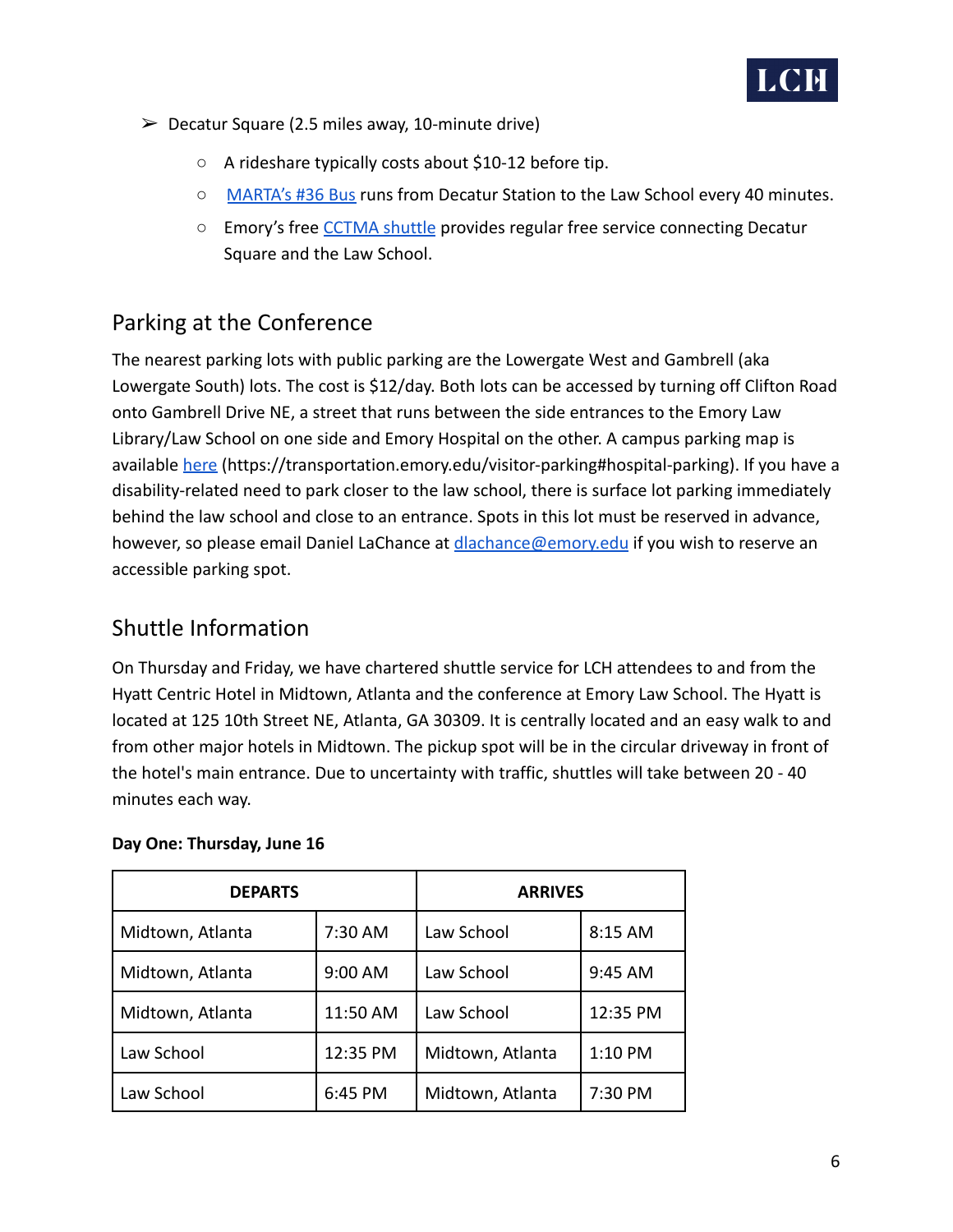

| Law School | $8:15$ PM | Midtown, Atlanta | $\vert$ 9:00 PM |
|------------|-----------|------------------|-----------------|
|------------|-----------|------------------|-----------------|

#### **Day Two: Friday, June 17th**

| <b>DEPARTS</b>         |          | <b>ARRIVES</b>   |          |
|------------------------|----------|------------------|----------|
| Midtown, Atlanta       | 8:00 AM  | Law School       | 8:45 AM  |
| Midtown, Atlanta       | 9:30 AM  | Law School       | 10:15 AM |
| Midtown, Atlanta       | 12:35 PM | Law School       | 1:20 PM  |
| Law School             | 1:20 PM  | Midtown, Atlanta | 1:55 PM  |
| Law School             | 5:45 PM  | Midtown, Atlanta | 6:30 PM  |
| Double Zero Restaurant | 7:45 PM  | Midtown, Atlanta | 8:30 PM  |

# **SCHEDULE AT A GLANCE**

# Wednesday, June 15

Graduate Workshop, Faculty Lounge, G575. (5<sup>th</sup> Floor.)

# Thursday, June 16

| Continental Breakfast, Student Commons<br>$7:30 - 11$ a.m.<br>8:30 - 10:00 a.m<br><b>Concurrent Session 1</b><br>$10:15 - 11:45$ a.m.<br><b>Concurrent Session 2</b><br>Lunch, Student Commons/Bacardi Plaza, 1st floor<br>11:45 a.m. - 1:15 p.m.<br>$1:15 - 2:45$ p.m.<br><b>Concurrent Session 3</b><br>$3:00 - 4:30$ p.m.<br><b>Concurrent Session 4</b><br>$4:45 - 6:30 p.m.$<br>Plenary 1, Tull Auditorium, 3rd floor<br>$6:30 - 8:00 p.m$ | $7:30 - 4:30$ p.m. | Registration and Book Exhibit, Student Commons, 1st floor  |
|-------------------------------------------------------------------------------------------------------------------------------------------------------------------------------------------------------------------------------------------------------------------------------------------------------------------------------------------------------------------------------------------------------------------------------------------------|--------------------|------------------------------------------------------------|
|                                                                                                                                                                                                                                                                                                                                                                                                                                                 |                    |                                                            |
|                                                                                                                                                                                                                                                                                                                                                                                                                                                 |                    |                                                            |
|                                                                                                                                                                                                                                                                                                                                                                                                                                                 |                    |                                                            |
|                                                                                                                                                                                                                                                                                                                                                                                                                                                 |                    |                                                            |
|                                                                                                                                                                                                                                                                                                                                                                                                                                                 |                    |                                                            |
|                                                                                                                                                                                                                                                                                                                                                                                                                                                 |                    |                                                            |
|                                                                                                                                                                                                                                                                                                                                                                                                                                                 |                    |                                                            |
|                                                                                                                                                                                                                                                                                                                                                                                                                                                 |                    | Reception & Awards Ceremony, Student Commons/Bacardi Plaza |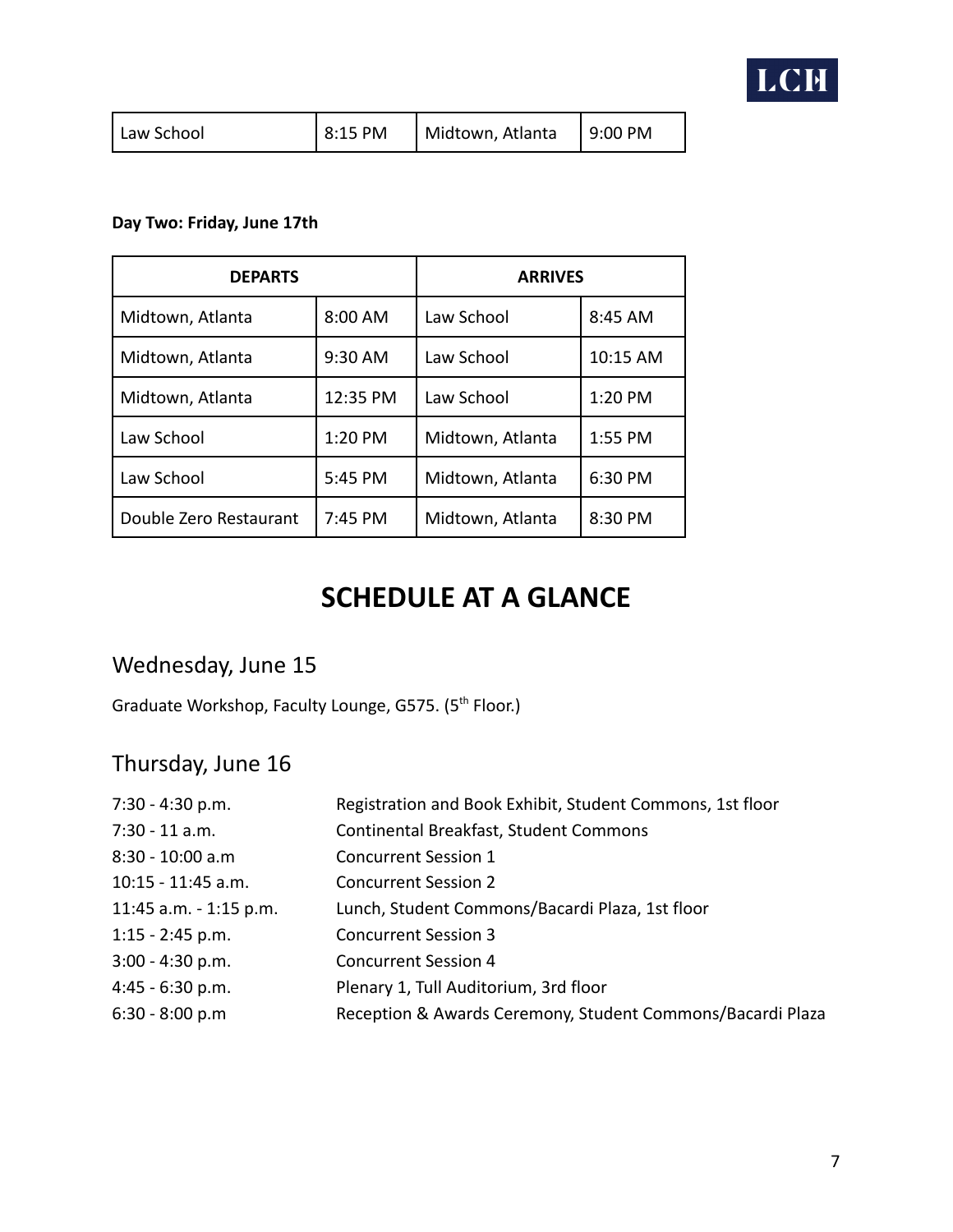

#### Friday, June 17

| $8:00 - 2:00 p.m.$      | Registration and Book Exhibit, Student Commons, 1st floor |
|-------------------------|-----------------------------------------------------------|
| $7:30 - 11$ a.m.        | Continental Breakfast, Student Commons                    |
| $9:00 - 10:30$ a.m.     | <b>Concurrent Session 6</b>                               |
| 10:45 a.m. - 12:15 p.m. | <b>Concurrent Session 7</b>                               |
| 12:30 - 2:00 p.m.       | Lunch, Student Commons/Bacardi Plaza, 1st floor           |
| $2:00 - 3:30$ p.m.      | <b>Concurrent Session 8</b>                               |
| $3:45 - 5:30$ p.m.      | Plenary 2, Tull Auditorium, 3rd floor                     |
| $5:45 - 8:00 p.m.$      | Reception at Double Zero Restaurant                       |

# **CONFERENCE PROGRAM**

# Thursday, June 16

#### Session 1: 8:30 - 10:00 AM

**Law as Performance 1** *(hybrid, Room 1E)*

- ➢ **Julie Stone Peters** *(chair)*, Professor of English and Comparative Literature, Columbia University
- ➢ **Desmond Manderson** *(remote)*, Professor, Australian National University, *Voices Off*
- ➢ **Peter Goodrich**, Professor of Law, Cardozo School of Law and NYU Abu Dhabi, *Ordo, Lex, Comedium*
- ➢ **Marianne Constable**, Professor of Rhetoric, UC Berkeley, *The Theatre of Dialogue*

#### **Bodies and Borders***(hybrid, Room 5D)*

- ➢ **Cynthia Merrill** *(chair),* Lecturer in Law, UCLA Law School
- ➢ **Andrew Johnson**, PhD Candidate, University of Michigan, *Title TK: Rethinking IIRIRA, Discipline and Control*
- ➢ **Christen Hammock-Jones**, Incoming PhD Student in History, University of Pennsylvania History Department, *Reimagining the Abortion Provider-Patient Relationship After Roe*
- ➢ **Ann De Shalit** *(remote),* Course Director, York University, *Long Arm of the Law: Expansion of Anti-Trafficking Surveillance in Canada*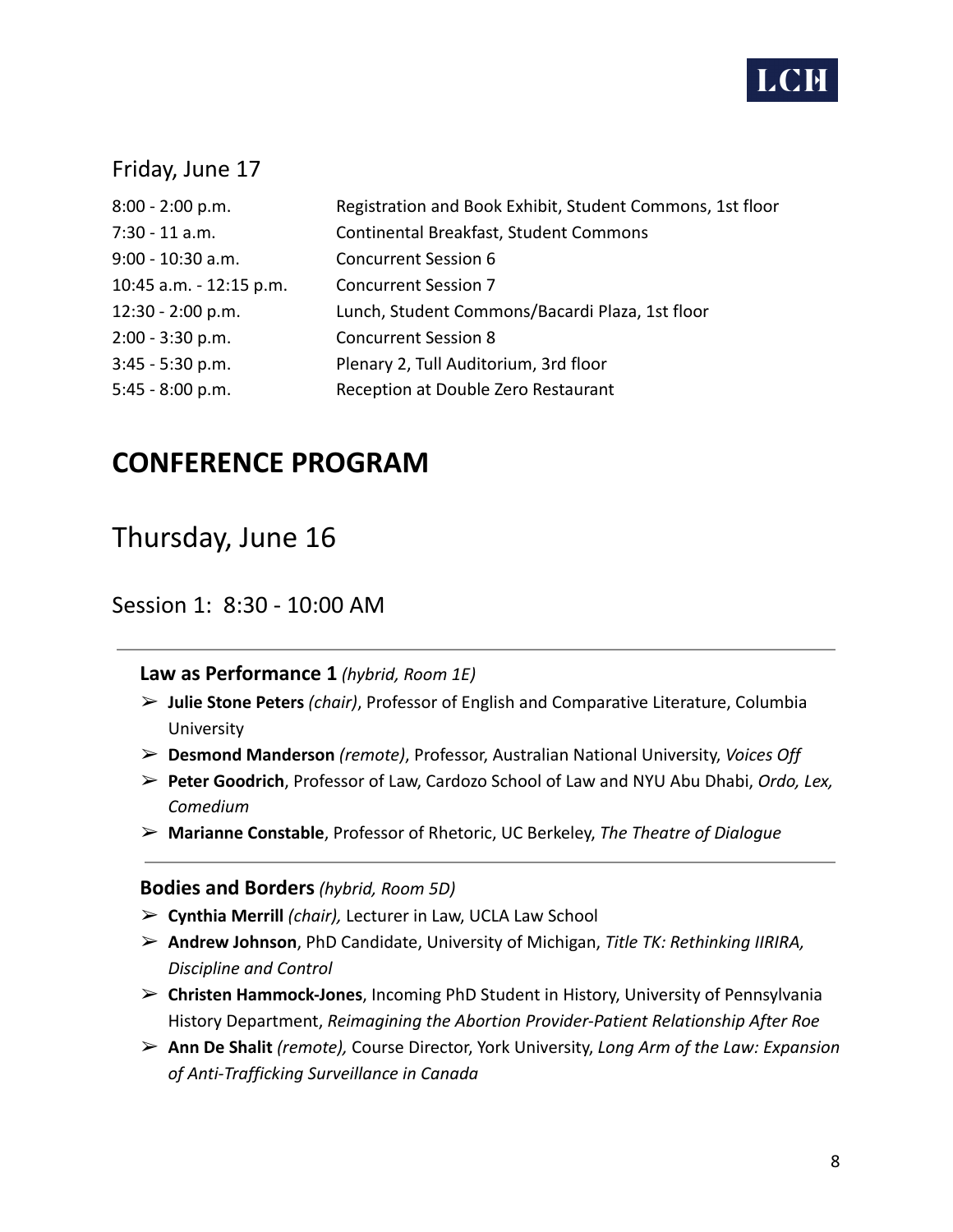

➢ **Katrin Roots** *(remote),* Assistant Professor, Wilfrid Laurier University, *Long Arm of the Law: Expansion of Anti-Trafficking Surveillance in Canada*

#### **Agency of Women's Stories: Unsettling Legal Narratives** *(virtual, Room 5C)*

*In-person chair: Megan Ross*

- ➢ **Sarah Ailwood** *(chair)*, Senior Lecturer, University of Wollongong, *Women's stories and mass communication: Unsettling law since (at least) 1748*
- ➢ **Kate Tubridy**, Lecturer, University of Wollongong, *Unsettling the silence: social media responses to a high profile murder*
- ➢ **Cassandra Sharp**, Associate Professor, University of Wollongong, *'I am woman, hear me roar!': Storytelling as a form of law on social media in Australia*

#### **Law and World Literature** *(in-person, Room 5F)*

- ➢ **Mia Florin-Sefton** *(chair)*, Graduate Student, Columbia University
- ➢ **Serene Richards**, Lecturer in Law, New York University London, *On Jargon and the Memory of a Lost World*
- ➢ **Iris Zheng**, Master's Student, Boston University, *Judgment Before Proof: The Trial Scene in Lanval*
- ➢ **Susanna Lee**, Professor of French and Francophone Studies, Georgetown University, *Dostoevsky and the illusion of unsettledness*

#### **Intersex Perspectives: Disrupting Knowledge and Power** *(virtual, Room 5A)*

*In-person chair: Martha Umphrey*

- ➢ **Alice de Jonge** *(chair)*, Senior Lecturer, Monash Business School, *From medical diagnosis to legal personhood: The unfinished journey to legal consciousness for intersex Australians*
- ➢ **Aileen Kennedy**, Lecturer, University of New England, *Intersex is not a gender identity: Disrupting legal conceptions of intersex issues*

#### **Unsettling Temporality in/of Law** *(hybrid, Room 1D)*

- ➢ **Sara Ramshaw** *(chair)*, Professor, University of Victoria Faculty of Law
- ➢ **Mark Zion** *(remote),* PhD Candidate and Instructor, University of Victoria, *Taking the -Cenic Root: From Anthropocene to Terrapolis Time*
- ➢ **Kathryn McNeilly**, Senior Lecturer (Associate Professor), Queen's University Belfast, *Milestone Anniversaries: Marking Time in International Human Rights Law*
- ➢ **Jeremy Pilcher**, Professor, New York University London, *'The Underlying' and the paradox of time*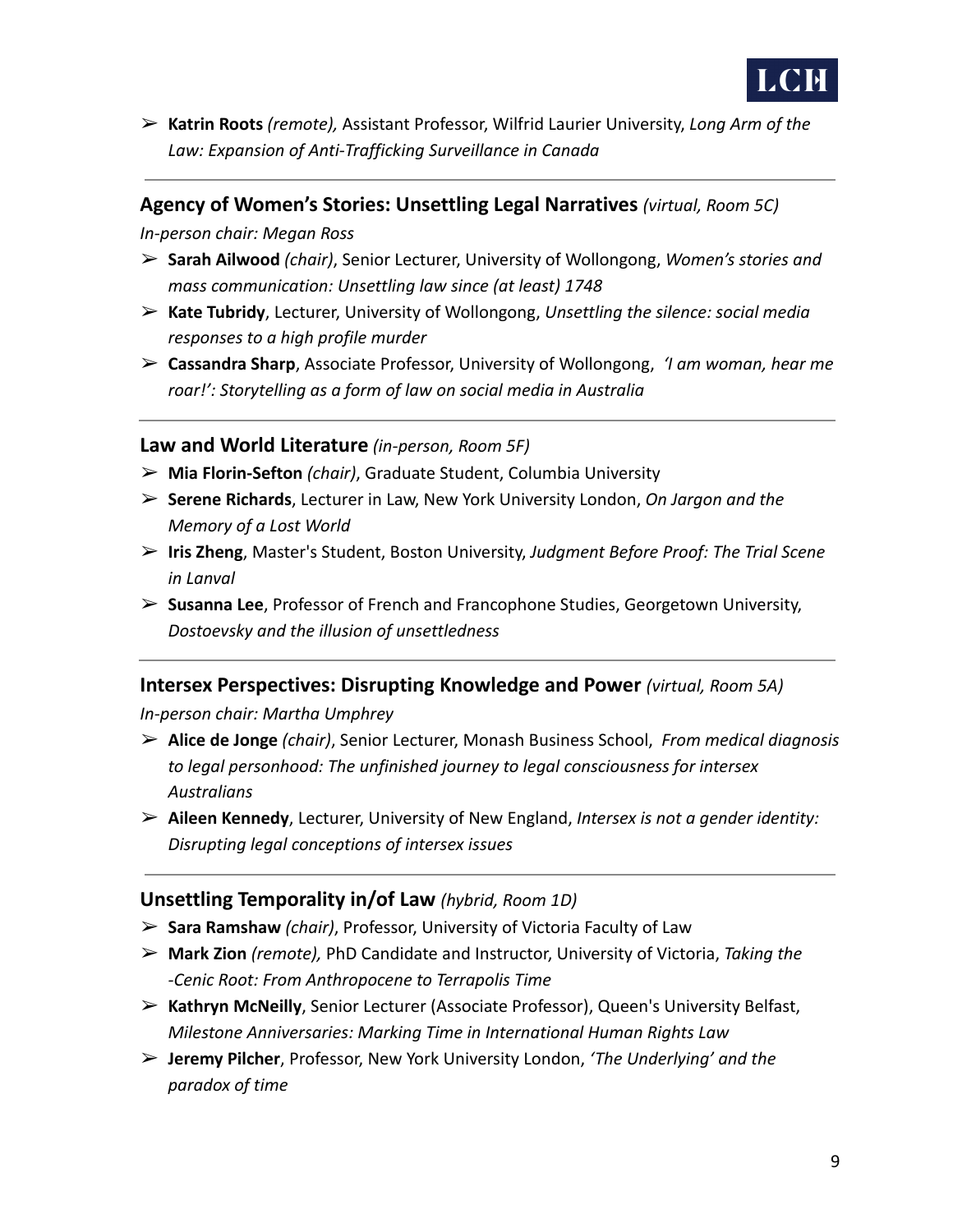

**When Is Change Progressive?** *(hybrid, Room 1C)*

- ➢ **Lindsay Stern** *(chair)*, Ph.D. Candidate, Comparative Literature, Yale University
- ➢ **Mateusz Stępień**, Professor, Jagiellonian University, *Inherently wicked problems or inherent wickedness of law? Case study of anti-smog regulations in Lesser Poland*
- ➢ **Timothy Wyman-McCarthy**, PhD Candidate, UC Berkeley, Department of Rhetoric, *Vanishing Acts: Social Movement Philanthropy Between Law and Politics*
- ➢ **Ekaterina (Katya) Moiseeva** (remote), PhD student, University of California, Irvine, *The Legalization of Cannabis in California: A Critical Approach*

## Session 2: 10:15 - 11:45 AM

#### **Time and Performance: Human Rights** *(in-person, Room 1D)*

- ➢ **Jill Stauffer** *(chair)*, Assoc Prof of Peace, Justice, and Human Rights, Haverford College, *Ethical Loneliness thought otherwise: on decolonial hearing and listening to difficult stories*
- ➢ **Ben Golder**, Professor, University of New South Wales, *Unsettling the human of human rights*
- ➢ **Luis Carlos Sotelo Castro**, Associate Professor, Concordia University (Montreal, Canada), *Listening to survivors of kidnapping in the context of the Colombian armed conflict: an unsettling peacebuilding performance*

#### **Addressing Systemic Discrimination in Law** *(in-person, Room 1C)*

- ➢ **Timothy Wyman-McCarthy** *(chair)*, PhD Candidate, UC Berkeley, Department of Rhetoric
- ➢ **Erin Kelley**, Professor of English, Dallas College, Richland Campus, *Acquaintance Rape: A Victim's "Freeze Response" Mistaken for Consent in American Law & Thirteen Reasons Why (2007)*
- ➢ **Marion Daniels**, PhD Candidate, UC San Diego, *National Association of the Deaf vs. Donald J. Trump: An Analysis of Ableism, Deaf Identities, and Legislative Power in the United States*
- ➢ **Naomi Mezey**, Agnes Williams Sesquicentennial Professor of Law, Georgetown University, *Seeing Inequality Differently: Racial & Gendered Violence as Spectacle & Resistance*

#### **Court Technologies** *(hybrid, Room 5C)*

➢ **Kat Albrecht** *(chair)*, Assistant Professor, Georgia State University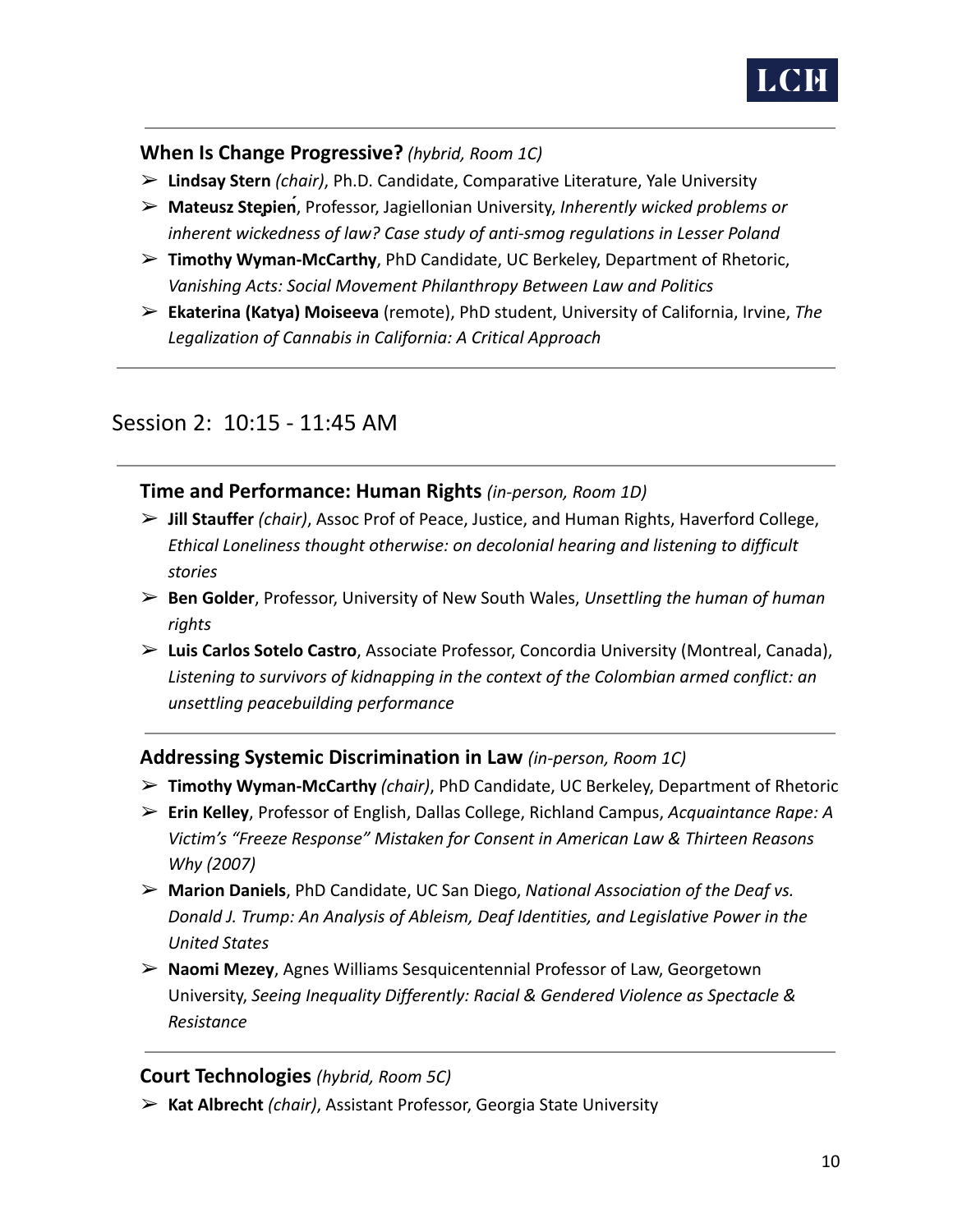

- ➢ **Nikki Garlic**, Lecturer, University of Nevada, Reno, Court Technology and the Problem of Interpersonal Variability
- ➢ **Jennifer Petersen** (remote), Associate Professor, University of Southern California, *Speaking Machines: Communication Technologies and the Meaning of Personhood*
- ➢ **Jeffrey Ellsworth**, Assistant Professor of Law and Society, Ramapo College of New Jersey, *Imagining Legal Subjectivity in the Ultimate Panopticon: Wi-Fi Radar, State Control, and Privacy*

#### **Justice Anthony M. Kennedy: The Rhetoric of Judging** *(in-person, Room 1E)*

- ➢ **Francis Mootz** *(chair)*, Professor of Law, McGeorge School of Law, University of the Pacific, *Justice Kennedy and Natural Law Argumentation*
- ➢ **James Gardner**, SUNY Distinguished Professor, State University of New York, University at Buffalo School of Law, *Strongmen and Neurotics: Visible Struggle in the Construction of Judicial Ethos*
- ➢ **Leticia Saucedo**, Professor of Law, UC Davis School of Law, *Justice Kennedy's Sovereignty, Autonomy and Liberty Discourses in Immigration Cases.*

#### **Law, Philosophy of Law, and Society** *(in-person, Room 5B)*

- ➢ **David Gurney** *(chair)*, Assistant Professor of Law & Society, Ramapo College of New Jersey
- ➢ **Isaac Amon**, Attorney & Counselor at Law, Consultant, *Reformation or Restoration? The Law's Role in (Re)Creating the Past*
- ➢ **Benjamin Goh**, Doctoral Candidate, London School of Economics and Political Science, *(After)lives of I. Kant*
- ➢ **Duane Rudolph**, Assistant Professor of Law Peking University School of Transnational Law, *Conscience in the Age of Dignity*

#### **Legal Foundations** *(in-person, Room 5D)*

- ➢ **Michael Menna** *(chair)*, J.D. / Ph.D. Candidate, Stanford University
- ➢ **Eric Oberle**, Associate Professor, Arizona State University, *Co-equal Branch Theory and the Non-identities of Governmentality: breaking the legal analogy between federalism and the separation of powers*
- ➢ **Geoffrey Upton**, Assistant Professor, Seton Hall University, *This Old House: Understanding and Teaching the Constitution Via Architectural Analogy*
- ➢ **Mark Modak-Truran**, Professor of Law, Mississippi College School of Law, *Toward a Postsecular Foundation for Constitutional Democracy*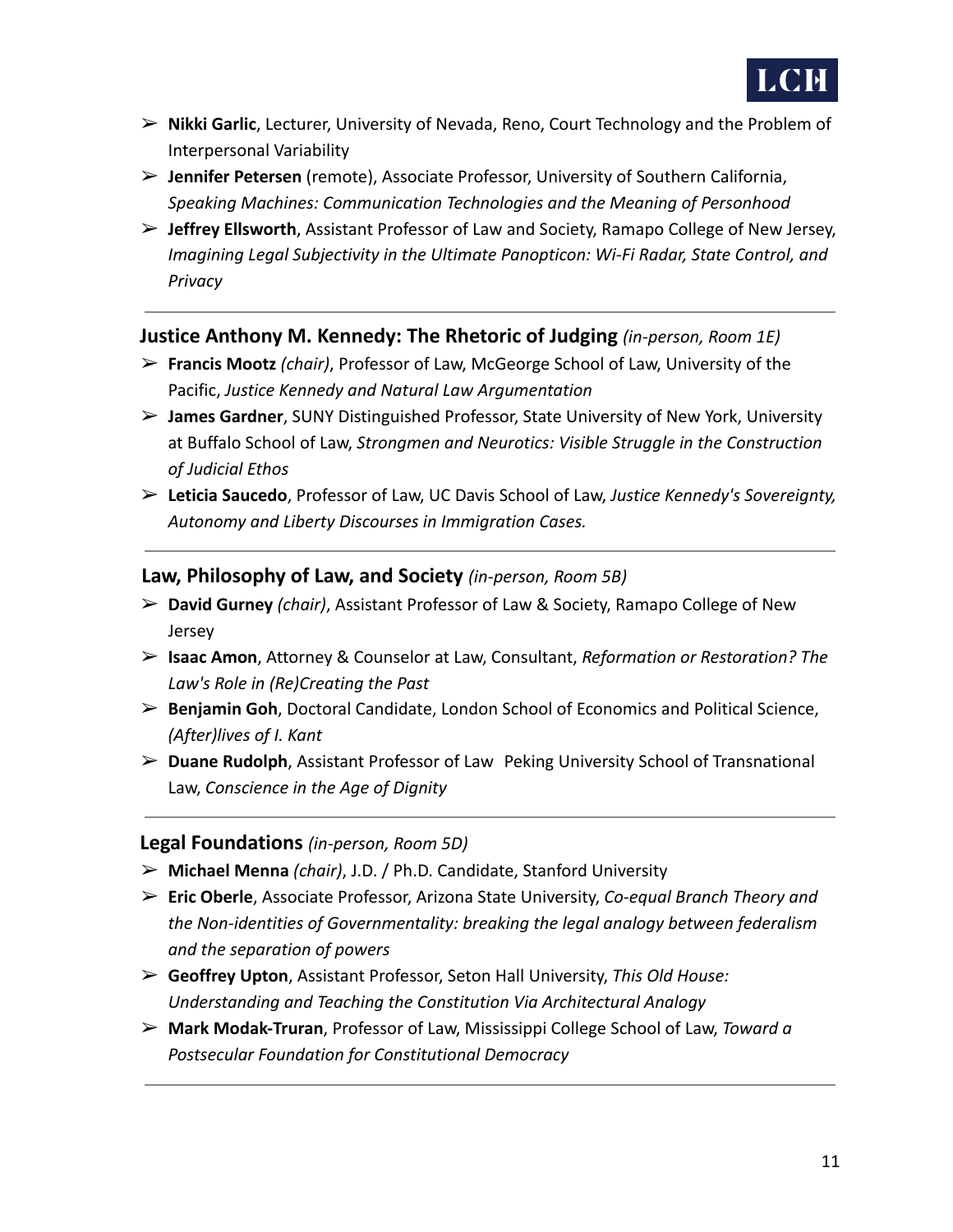

#### **Rethinking Retribution** *(in-person, Room 5F)*

- ➢ **Daniel LaChance** *(chair)*, Associate Professor, Emory University School of Law
- ➢ **Deena Varner**, Instructor in Literature & Writing, Texas Tech University, *Cancel culture, Vigilantism, and the Neoliberal Post-Juridical Turn*
- ➢ **Andrew Mamo**, Assistant Professor of Law, Northern Illinois University College of Law, *A Practice of Pedagogy: Rethinking self-determination in dispute resolution*
- ➢ **Allison McKibban**, PhD Candidate, University of London, Birkbeck*, Unsettling the 'Problem': Bacchi's Poststructuralist Policy Analysis Tool and the 2013 Reauthorization of the U.S. Violence Against Women Act*

#### **Unsettling Regimes of Literary Property** *(in-person, room 5A)*

- ➢ **Debora Stanca** *(chair)*, Junior Researcher, Osnabrück University
- ➢ **Cedric Essi**, Post-Doc Researcher, Collaborative Research Center Law and Literature / Osnabrueck University, *Black Copyright: The Slave's Narrative as Literary Property*
- ➢ **Fenja Heisig**, Junior Researcher, Osnabrück University, *"Follow the voice of civilization..." Francis Lieber's Contribution to the International Copyright Debate in the US*
- ➢ **Samira Spatzek**, Postdoctoral Researcher and Academic Coordinator, Free University of Berlin, *White Feminine Claims of Right to Private Property and the Properties of Literature*

## Lunch 11:45 AM - 1:15 PM, Student Commons/Bacardi Plaza, 1st floor

#### Session 3: 1:15 - 2:45 PM

**Blind Justice: A Misguided Concept or Misunderstood Ideal?** *(virtual, Room 1B) In-person chair: Tira Murray*

- ➢ **Andrew Majeske** *(chair)*, Associate Professor, John Jay College of Criminal Justice (CUNY), *The 1619 Project & The Ideal of Justice as being Blind*
- ➢ **Riccardo Baldissone**, Fellow, University of Westminster, *Human rights or modern wrongs? On restoring lady justice's sight*
- ➢ **William Spielberger**, Attorney, Spielberger & Associates, P.C., *Woklahoma—Getting away with murder in popular culture*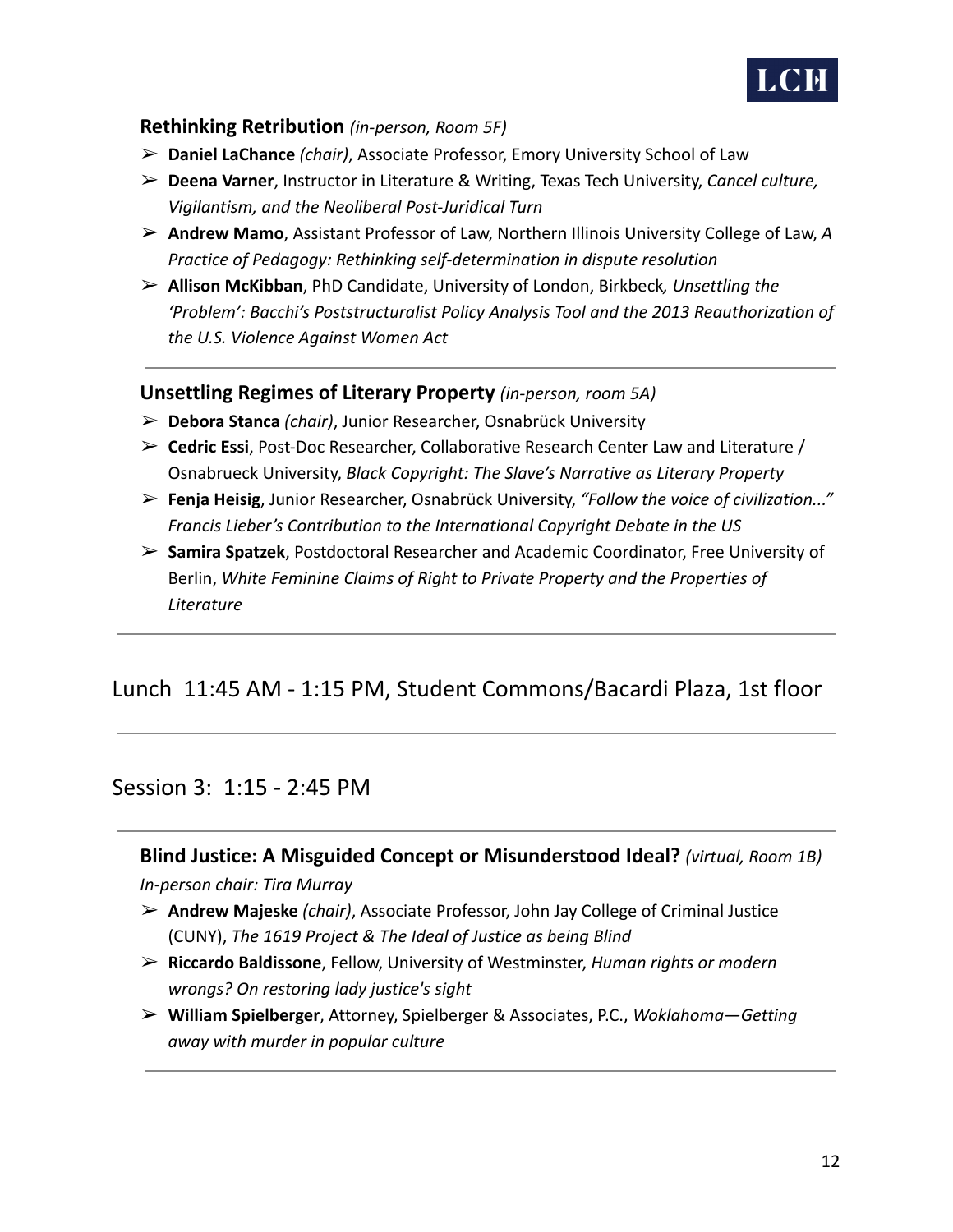

#### **Roundtable: Dignity, Indignation, and Unsettling: Disability and Legal History**

*(virtual, Room 1C)*

*In-person chair: Megan Ross*

- ➢ **Susanna Blumenthal** *(chair)*, Professor of Law and History, University of Minnesota
- ➢ **Nathan Stenberg**, PhD Candidate, University of Minnesota
- ➢ **Nate Holdren**, Associate Professor, Drake University
- ➢ **Rabia Belt**, Associate Professor, Stanford Law School

#### **Roundtable: New Directions in Queer Legal Theory and Sexual Governance**

*(virtual, Room 1D)*

*In-person chair: Naomi Mezey*

- ➢ **Rana Jaleel** *(chair)*, Associate Professor of Gender, Sexuality, and Women's Studies, University of California, Davis
- ➢ **Swethaa Ballakrishnen**, Assistant Professor of Law, University of California Irvine School of Law
- ➢ **Stu Marvel**, Assistant Professor of Women's, Gender, and Sexuality Studies, Emory University
- ➢ **Libby Adler**, Professor of Law and Women's, Gender and Sexuality Studies, Northeastern University School of Law
- ➢ **Grietje Baars**, Reader in Law and Social Change, City University of London
- ➢ **Sarah Keenan**, Reader of Law, Birkbeck University of London
- ➢ **Greta LaFleur**, Associate Professor of American Studies, Yale University
- ➢ **Liz Montegary**, Associate Professor of Women's, Gender, and Sexuality Studies, Stonybrook University

#### **Unsettling Law in the British Novel** *(virtual, Room 1E)*

*In-person chair: Martha Umphrey*

- ➢ **Melissa Ganz** *(chair)*, Visiting Faculty Fellow, Center for Human Values, Princeton University/Associate Professor of English, Marquette University, *A "Higher Tribunal": Equity and Impartiality in Richardson's \*Sir Charles Grandison\**
- ➢ **Jolene Zigarovich**, Fellow, Netherlands Institute for Advanced Study/Associate Professor, English, University of Northern Iowa, *The Importance of Being a Niece: Inheritance Practices in Courts, Wills, and the Eighteenth-Century Novel*
- ➢ **Anne Frey**, Associate Professor, Texas Christian University, *Unsettling common law: Cultures, norms and travelling justice in the Romantic historical novel*
- ➢ **Katherine Gilbert**, Associate Professor, Drury University, *Forms of Evidence and False Confessions in Wilkie Collins's The Dead Alive*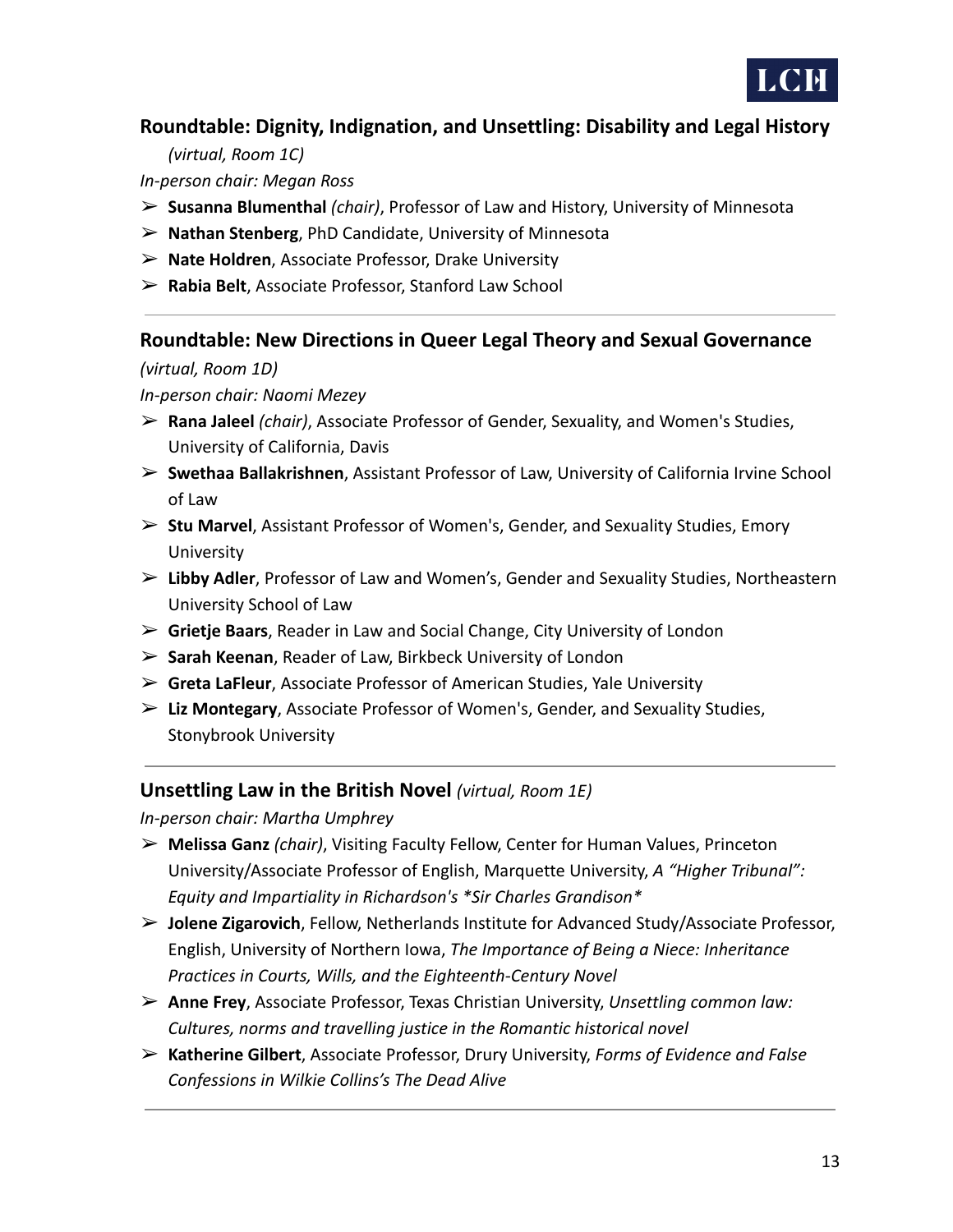

#### **Unsettling Legal Narratives: A Conversation on Economies, Technologies,**

**Pedagogies** *(virtual, Room 5A)*

*In-person chair: Sara Ramshaw*

- ➢ **Gillian Calder** *(chair)*, Associate Professor, University of Victoria, Faculty of Law, *Legislating Emotion, Reading Grief: Bereavement Leave for Miscarriage and Stillbirth in New Zealand Law*
- ➢ **Rebecca Johnson**, Professor, University of Victoria Faculty of Law, *Unsettling the Economy: Engaging with Indigenous Legal Orders in the Business Associations Classroom*
- ➢ **Brad Bryan**, Assistant Professor, Faculty of Law, University of Victoria, *Settled Facts and Fictions: Confronting the Neo-Colonial Narratives of Fiscal Law*
- ➢ **Freya Kodar**, Associate Professor, University of Victoria, Faculty of Law, *Automated Judgment, Access to Justice and Narratives of Law*
- ➢ **Patricia Cochran**, Associate Professor, University of Victoria, Faculty of Law, *Automated Judgment, Access to Justice and Narratives of Law*

**Unsettling the Law, Unsettling Ourselves: A Roundtable Discussion** *(hybrid,*

*Room 5B)*

- ➢ **Monica Ramsy** *(chair)*, Sociology PhD student, University of California, Los Angeles
- ➢ **Tamika Butler** *(remote)*, PhD Student, UCLA
- ➢ **Kimberly White** *(remote),* History PhD Student, University of Pennsylvania
- ➢ **Cameron Clark**, Clinical Instructor, Berkeley Law Policy Advocacy Clinic
- ➢ **Catherine Crooke** *(remote),* PhD Student, UCLA

#### **Roundtable: What Do the Legal Humanities Have to Say About the**

**Democracy Crisis?** *(virtual, Room 5C)*

*In-person chair: James Martel*

- ➢ **Austin Sarat** *(chair)*, Professor, Amherst College
- ➢ **Anne Dailey**, Professor of Law, University of Connecticut School of Law
- ➢ **Paul Kahn**, Professor of Law, Yale University
- ➢ **James Martel**, Professor, San Francisco State University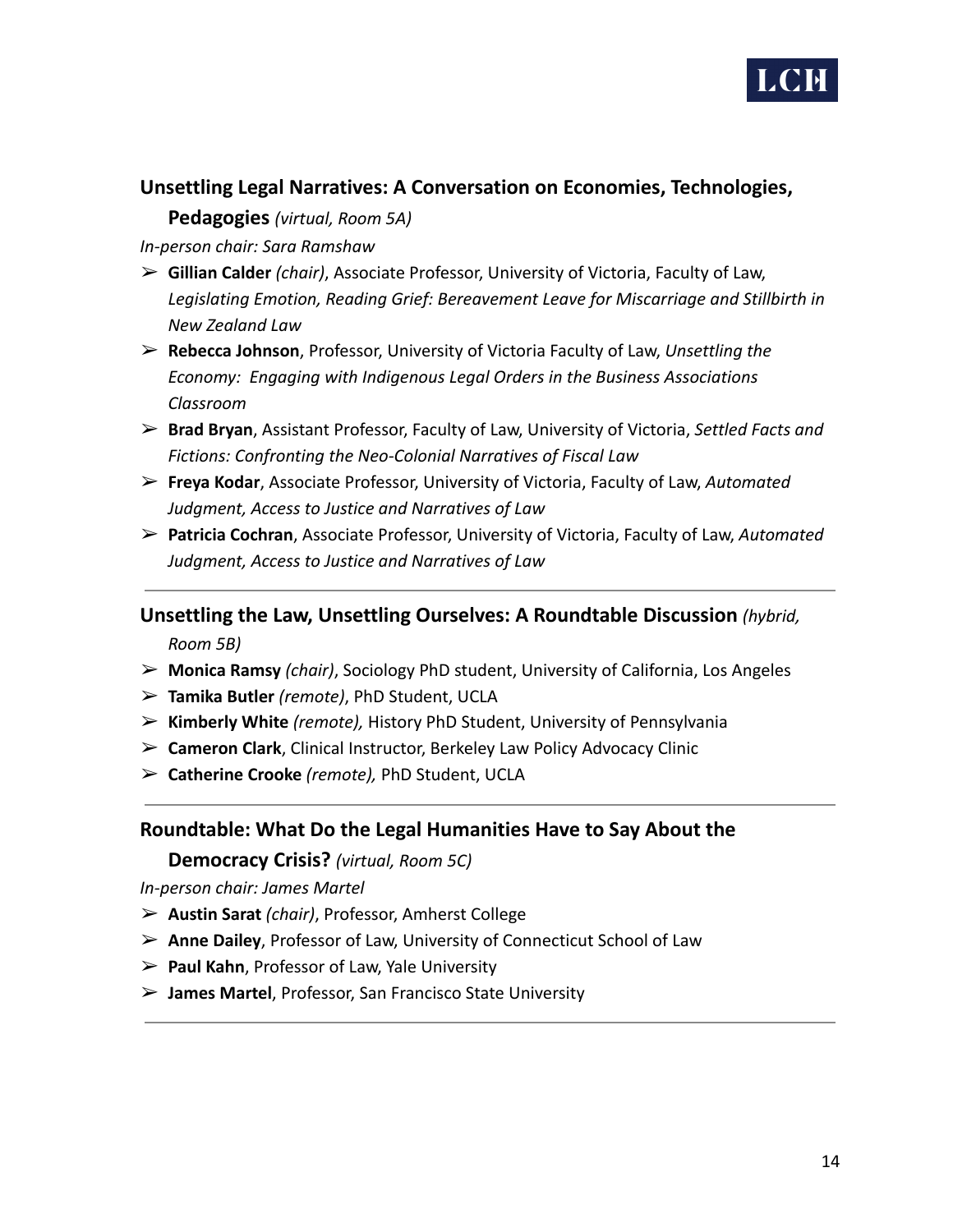

#### **Women at Home: Undoing Domesticity and Desertion** *(virtual, Room 5D)*

*In-person chair: Deborah Dinner*

- ➢ **Allison Tait** *(chair)*, Professor of Law, University of Richmond School of Law, *The Curiously Female Household: Alternative Families and Shadow Markets*
- ➢ **Linda McClain**, Robert Kent Professor of Law, Boston University School of Law, *The Curiously Female Household: Alternative Families and Shadow Markets*
- ➢ **Carla Spivack**, Professor of Law, Oklahoma City Univ School of Law, *How Bleak House Became Bleak: Gender and the Colonization of Domestic Space*
- ➢ **Danaya Wright**, Professor of Law, University of Florida, *Deserted Wives and Exploitative Husbands: A Socio-Legal Study of Desertion in Victorian England*

## Session 4: 3:00 - 4:30 PM

#### **Law as Performance 2** *(hybrid, Room 1B)*

- ➢ **Marianne Constable** (chair), Professor of Rhetoric, UC Berkeley
- ➢ **Piyel Haldar** (remote), Lecturer in law, Birkbeck College, University of London, *Law as Outdoor Performance*
- ➢ **Virginia Zuleta**, Professor, Universidad de Buenos Aires y de José C. Paz, Argentina, *The Heart of the Law: Performance, Minor Genders, and Affective Sphere.*
- ➢ **Bernadette Meyler** (remote), Professor of Law, Stanford University, *Performance as Method*

#### **Hard Cases** *(in-person, Room 1C)*

- ➢ **Mateusz Stępień***(chair)*, Professor, Jagiellonian University
- ➢ **Sandeep Kindo**, Professor, OP Jindal Global University, *Application and Interpretation: Dissent's Understanding of Evidence and Indigenous Custom in the Indian Supreme Court Case Kishwar v. Bihar*
- ➢ **Chantelle van Wiltenburg**, LLM Candidate, Yale Law School, *"The Center Cannot Hold": Nation and Narration in American Indian Law*
- ➢ **Kathryn Heard**, Assistant Professor of Political Science, Dickinson College, *The Matter of Dred Scott*

#### **Learning about Law** *(in-person, Room 1E)*

- ➢ **Lisa Haber-Thomson** *(chair)*, Lecturer, Harvard University
- ➢ **Tara Mulqueen**, Assistant Professor, University of Warwick, *The Ripple Effect: Lawyering Differently in Times of Austerity*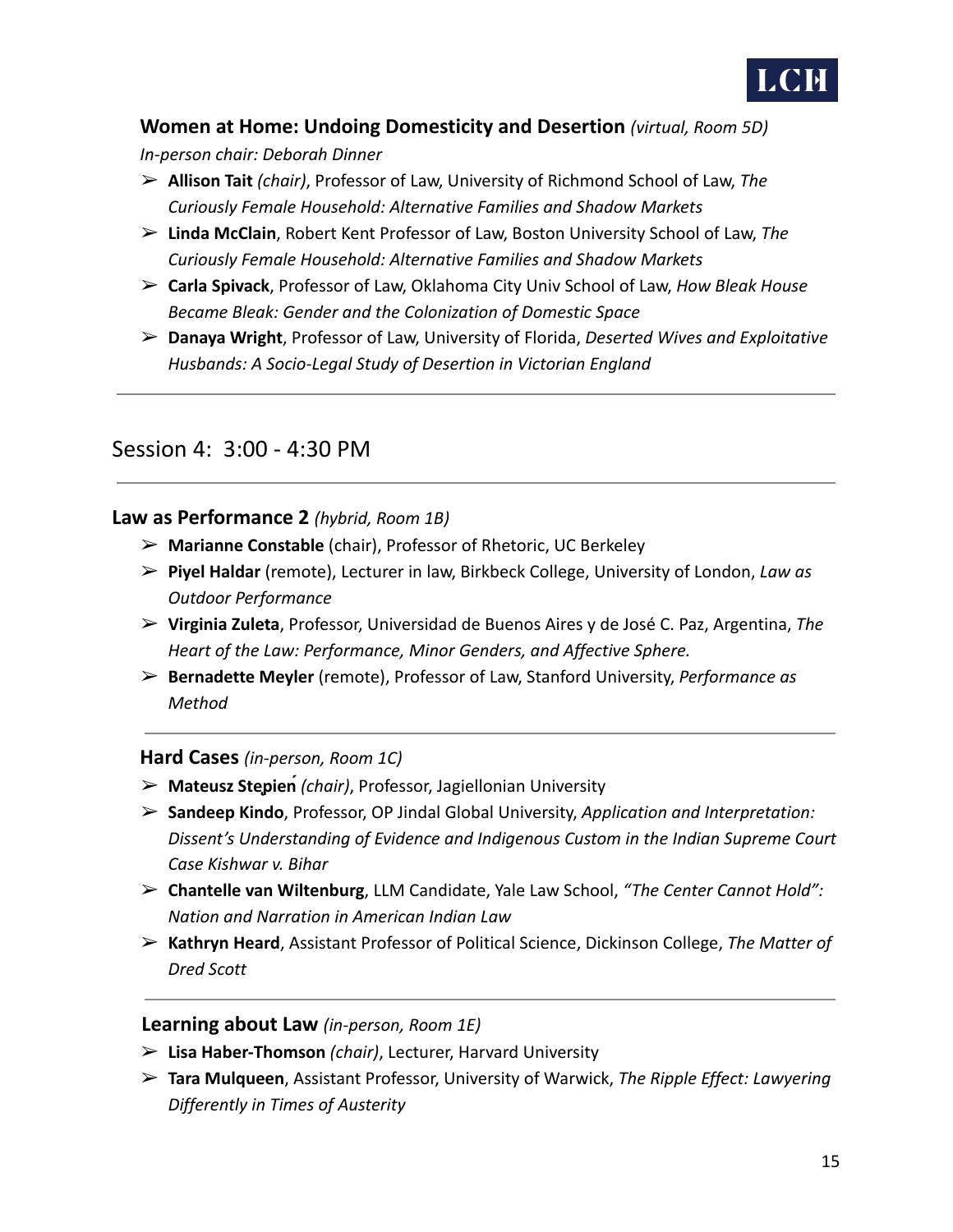

- ➢ **Hannah Dick**, Assistant Professor, Carleton University, *Victims of Antidiscrimination? Christian Persecution Rhetoric in U.S. Religious Freedom Law*
- ➢ **Tira Murray**, PhD Student, Communications, Georgia State University, *Disturbing Injustice: The Role of Women of the Movement in History, Influence, and Justice*

#### **Law, Violence, Memory, Agon** *(in-person, Room 5A)*

- ➢ **Deena Varner** *(chair)*, Instructor in Literature & Writing, Texas Tech University
- ➢ **Miguel Rabago**, Professor of Law, Law Faculty Centro de Investigaciones y Docencia Económicas. Mexico City., *Legal aesthetics and memory of Tlatelolco: Memorial del 68 and the Gráfica del 68 exhibition in the Museum of Contemporary Art-UNAM.*
- ➢ **Vanessa Pooudomsak**, Graduate Student, University of California Los Angeles, *The Agonistic Politics of Human Rights*
- ➢ **Joseph Wager**, PhD Candidate, Stanford University, *The Enforced Disappearance Revolution Was Televised: Law and Humanities in a Contemporary Argentine Novel*

#### **Literary Law: Race, Crime, Corporations** *(virtual, Room 1D)*

*In-person chair: D. Caleb Smith*

- ➢ **Ravit Reichman** *(chair)*, Associate Professor of English, Brown University, *Race, Real Estate, and Legal Evasion: Hansberry's Afterlife*
- ➢ **Lisa Siraganian**, J.R. Herbert Boone Chair in Humanities, The Johns Hopkins University, *Loving Two Masters: Corporate Law and James Baldwin's Brand*
- ➢ **Rachel Watson**, Associate Professor, Howard University, *The Uses and Abuses of Evidence*

#### **Race and the Law** *(hybrid, Room 5C)*

- ➢ **Juman Kim** *(chair)*, Assistant Professor, Towson University
- ➢ **Matthew Mendez**, Phd Candidate, Yale University, *"Open and Notorious": Bessie Smith, Gee v. CBS, and the Racialized Propertization of Sound*
- ➢ **Julie Kidder**, PhD Candidate & First-Year Writing Instructor, Carnegie Mellon University, *Stories of Precedent: Hermeneutics and (Re)Interpretations of Antimiscegenation Laws*
- ➢ **Tal Kastner** *(remote),* Assistant Professor, Touro Law Center, *Sula and the "Joke" of Contract*

#### **Rethinking Property** *(in-person, Room 5D)*

- ➢ **David Babcock** *(chair)*, Associate Professor, James Madison University
- ➢ **Nathan Fredrickson**, PhD Candidate and Teaching Assistant, University of California, Santa Barbara, *The Competing "Rights" of Esoteric Indigenous "Intellectual Property"*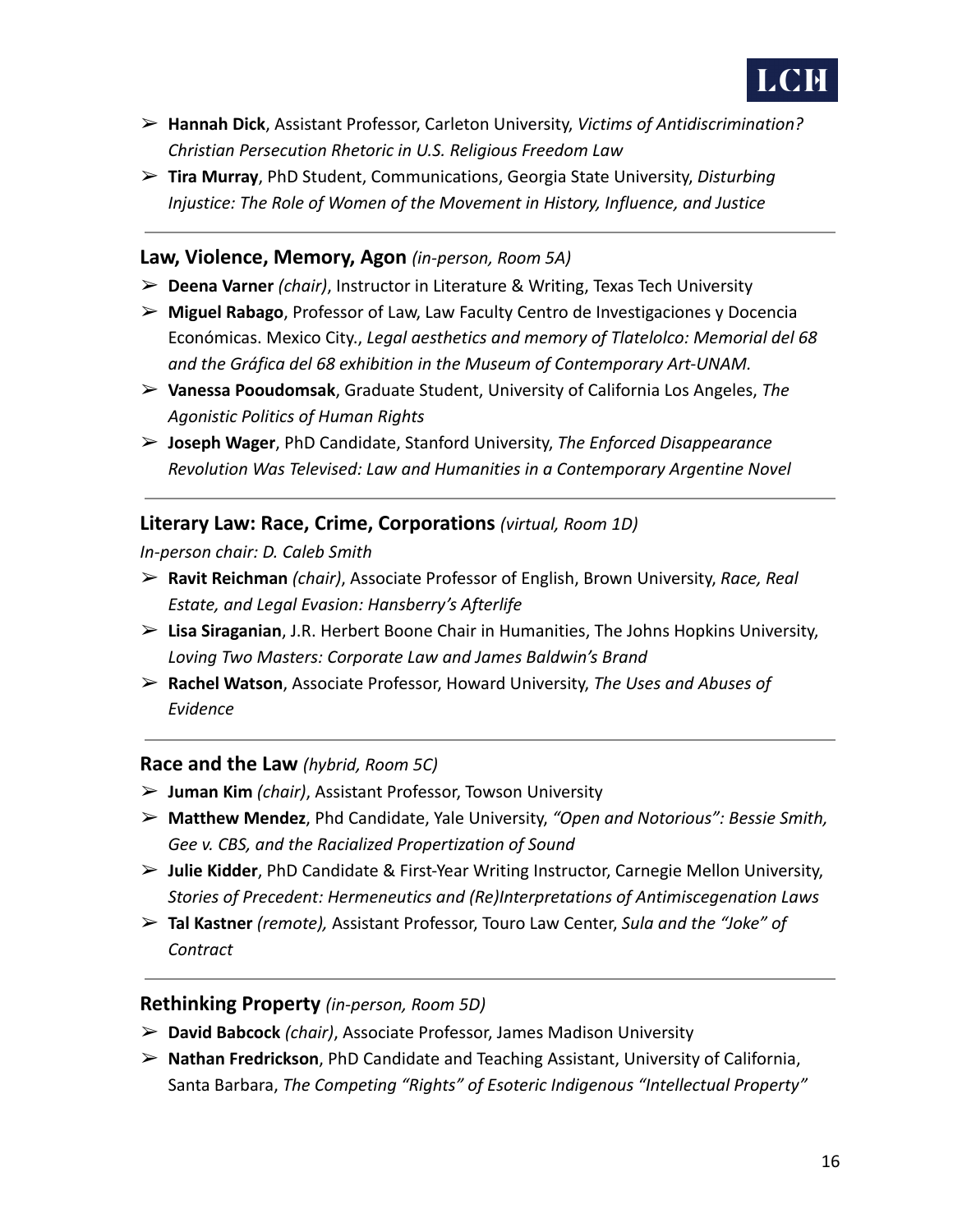

*and Information in the Worldview of Kopimism: "New Fetishism," Legal Fictions, and the Defense of Minorities' Understandings of Knowledge*

➢ **Mia Florin-Sefton**, Graduate Student, Columbia University, *"No other ancestors to inherit from": Birthright, Citizenship and other Ancient Relics in The Professor's House*

**TV Judgment** *(in-person, Room 5F)*

- ➢ **Guilherme Vilaça** *(chair)*, Associate Professor, Instituto Tecnológico Autónomo de México
- ➢ **Isaac West**, Associate Professor, Vanderbilt University, *Pupaganda: Canines, Policing, and Emergent Policing Technologies*
- ➢ **Marilyn Terzic**, Student, Université du Québec à Montréal, *Judge Judy vs Judge Steve Harvey: Survey says!*

## Session 5: 4:45 - 6:30 PM

**Plenary 1** *(in-person/available online, Tull Auditorium, 3rd floor)*

- $\triangleright$  Welcome to Territory  $-$  Daniel LaChance, Winship Distinguished Research Professor in History, Emory University
- $\triangleright$  Welcome to LCH in Atlanta Martha Umphrey, LCH President
- $\triangleright$  Welcome to Emory Margo Bagley, Associate Dean for Research
- $\triangleright$  Introduction of Plenary Jill Stauffer
- $\triangleright$  Plenary Speaker Rebecca Johnson, Professor, University of Victoria Faculty of Law, **"Settler Fieldnotes on Building a Ladder of Arrows"**
	- $\circ$  In this talk, Johnson will share some observations from the first 4 years of the University of Victoria's new JD/JID Program (dual degree in Canadian Common Law and Indigenous Legal Orders). Thinking about the place of non-Indigenous scholars in this work, and drawing on the Secwepemc story, "The War with the Sky People," she'll consider the importance of Law, Culture and the Humanities to the work of building partnerships/infrastructures capable of supporting healthier intersocietal legal relationships.

Reception and Awards Ceremony 6:30 - 8:00 PM, Student Commons/Bacardi Plaza, 1st floor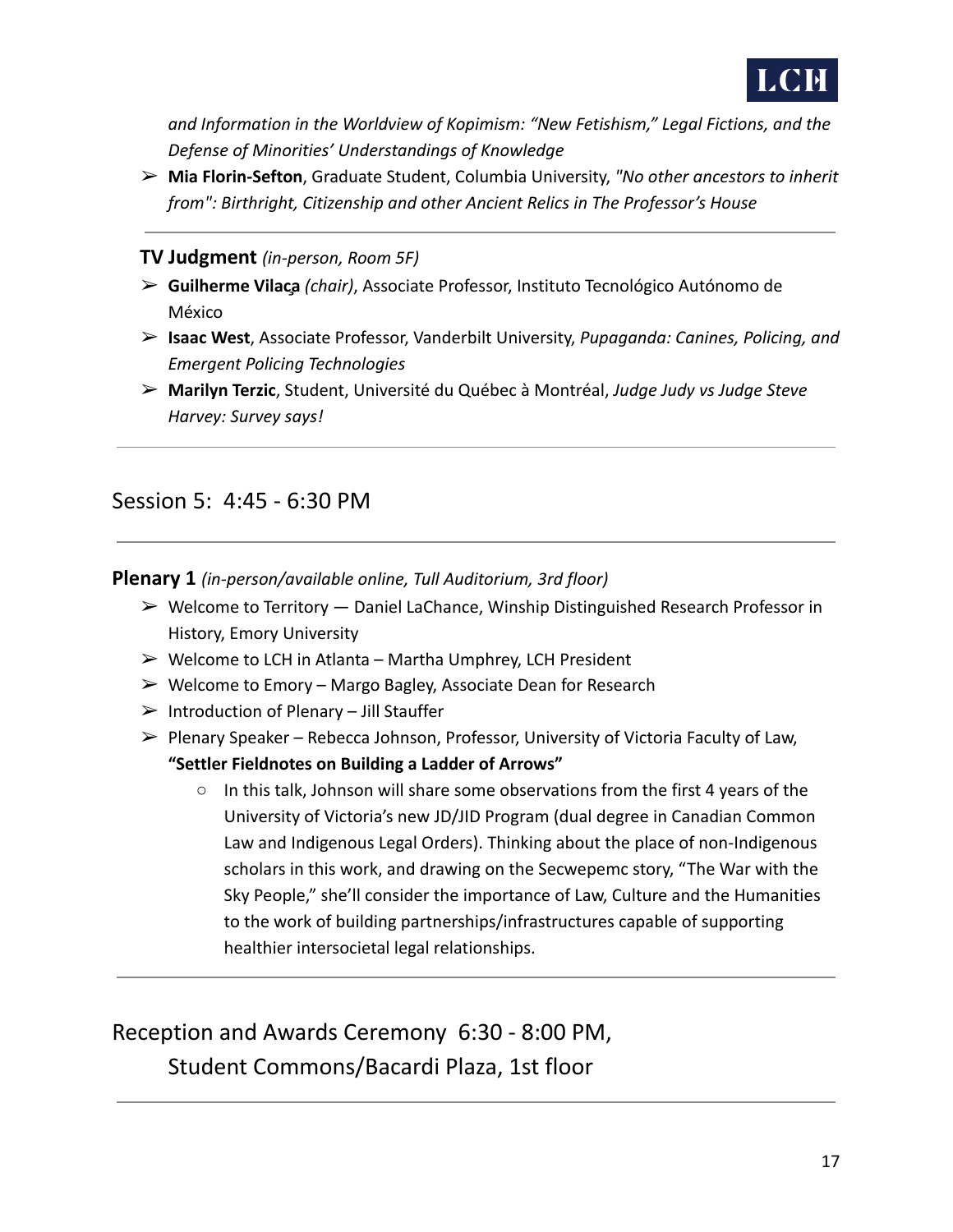

# **Friday, June 17**

#### Session 6: 9:00 - 10:30 AM

#### **Law as Performance 3** *(hybrid, Room 1E)*

- ➢ **Peter Goodrich** *(chair)*, Professor of Law, Cardozo School of Law and NYU Abu Dhabi
- ➢ **Subha Mukherji** *(remote),* Professor of Early Modern Literature and Culture, University of Cambridge, *The masks of law: pleasure, play and personhood in early modern judicial drama*
- ➢ **Leanne Bablitz**, Professor of Roman History, University of British Columbia, *The Scene of the Crime: A prop in the roman courtroom*
- ➢ **Derek Miller**, Professor of English, Harvard University, *Theatre of the (Law) Book*
- ➢ **Julie Stone Peters** *(respondent)*, Professor of English and Comparative Literature, Columbia University

#### **Forensic Legalism** *(in-person, Room 1C)*

- ➢ **Kathryn Heard** *(chair)*, Assistant Professor of Political Science, Dickinson College
- ➢ **Kat Albrecht**, Assistant Professor, Georgia State University, AYSPS, *The Serial Effect*
- ➢ **Kaitlyn Filip**, JD-PhD Student, Northwestern University, *The Serial Effect*
- ➢ **David Gurney**, Assistant Professor of Law & Society, Ramapo College of New Jersey, *All Secrets are Family Secrets: The Misplaced Critique of Investigative Genealogy*

#### **Law and Film** *(hybrid, Room 1D)*

- ➢ **Isaac West** *(chair)*, Associate Professor, Vanderbilt University
- ➢ **Claudy Op den Kamp** *(remote),* Principal Academic in Film, Bournemouth University, UK, *Unsettling Protocol: Cultural Practices in a Time of Transition*
- ➢ **Guilherme Vilaça**, Associate Professor, Instituto Tecnológico Autónomo de México, *Law, Justice, and Community in Von Trier's "The House That Jack Built" and "Kore-eda's Shoplifters"*
- ➢ **Irina Brittner**, PhD Candidate, Osnabrück University, *Law in 21st Century Westerns: Violence and the Aesthetics of Demystification*

**Rethinking Court Practice** *(in-person, Room 5A)*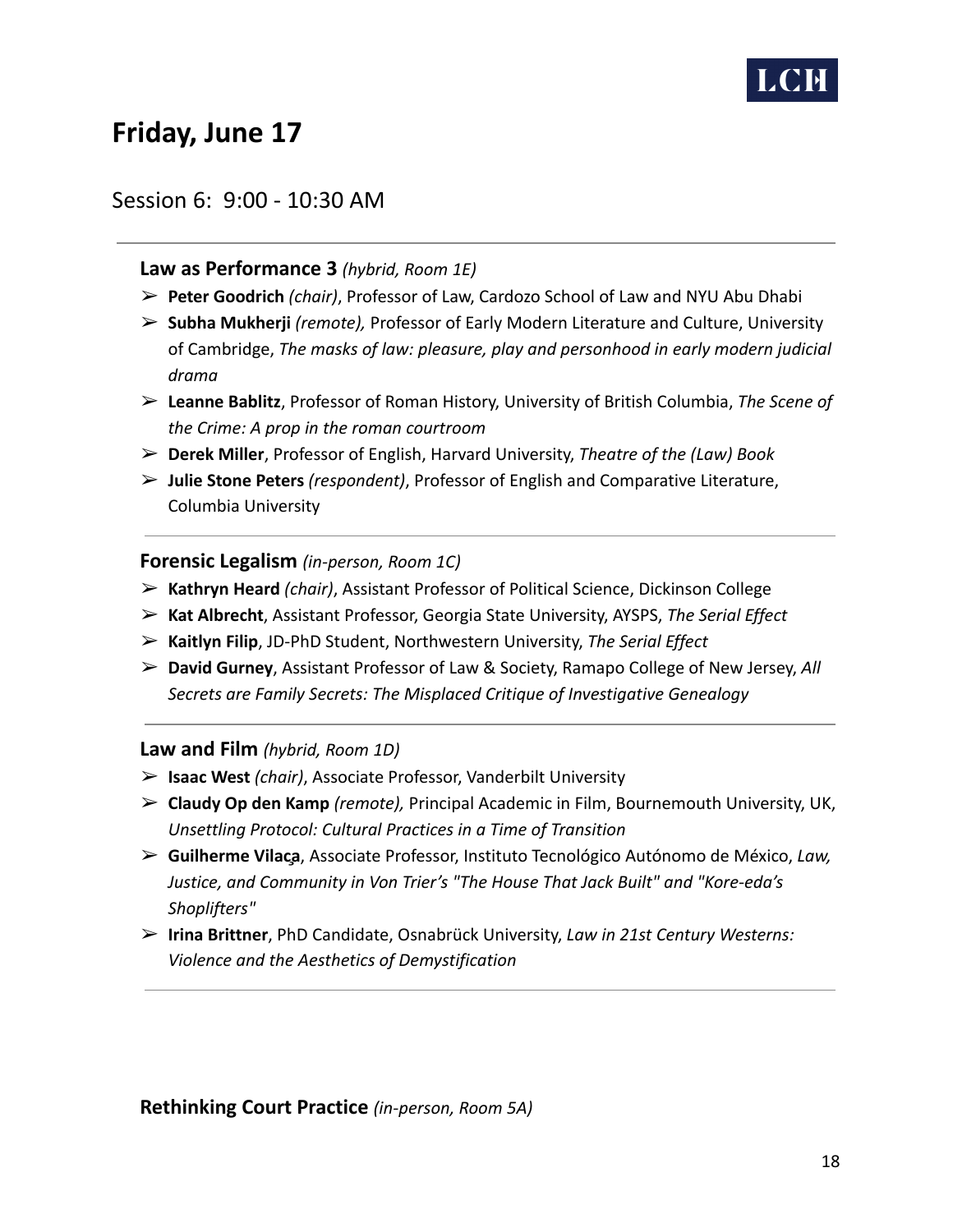

- ➢ **Chantelle van Wiltenburg** *(chair)*, LLM Candidate, Yale Law School
- ➢ **Helena Whalen-Bridge**, Associate Professor, National University of Singapore, Faculty of Law, *One Story: Balancing Procedural & Narrative Demands on Criminal Defendants in Singapore*
- ➢ **Richard Heppner Jr.**, Assistant Professor of Law, Duquesne University School of Law, *Lawmaking Metaphors in Artis v. District of Columbia*
- ➢ **Nancy Marder**, Professor of Law, Chicago-Kent College of Law, *Reexamining Jury Selection and Deliberation To Eliminate Discrimination*

#### **Seeing the Spirit: The Problem of Belief in American Law** *(in-person, Room 5B)*

- ➢ **Kate Rosenblatt** *(chair)*, Jay and Leslie Cohen Assistant Professor of Religion and Jewish Studies, Emory College
- ➢ **Nomi Stolzenberg**, Professor of Law, USC Gould School of Law, *Where Do Religious Exemptions Come From?*
- ➢ **Susanna Blumenthal**, Professor of Law and History, University of Minnesota, *Prosecuting Religious Humbug in the Age of Barnum*
- ➢ **Ronit Stahl**, Associate Professor of History, UC Berkeley, *Seeing the Spirit: The Problem of Belief in American Law*

#### **The Strike** *(in-person, Room 5C)*

- ➢ **Nicolette Bruner** *(chair)*, Assistant Professor of Instruction, Northwestern University
- ➢ **D. Caleb Smith**, Instructor of Record & PhD Candidate, Tulane University, *From Strikes, Marches and Pickets To Title VII Precedents: Revisiting 'Bloody' Bogalusa's Black Freedom Struggle, 1964 – 1970*
- ➢ **Shoshana Paget**, Graduate Student, Concordia University, *Space, Bodies & Resistance: An Analysis of Seattle's Capitol Hill Autonomous Zone*
- ➢ **Sital Dhillon**, Director Helena Kennedy Centre for International J, Sheffield Hallam University, *Law, Lawyers and Social Change: the Bristol Bus Boycott & the Windrush Affair*

#### **Unsettling Law through Literature** *(in-person, Room 5D)*

- ➢ **Iris Zheng** *(chair)*, Master's Student, Boston University
- ➢ **David Babcock**, Associate Professor, James Madison University, *Water and Sand: Law without Foundation in Salman Rushdie's The Satanic Verses*
- ➢ **Samantha Godwin**, ISP Resident Fellow, Yale Law School, *Contested Testimony and Testimonial Injustice*
- ➢ **Matthew Boaz**, Visiting Director Immigrant Rights Clinic, Washington and Lee School of Law, *Abolition as Apocalypse: The Role of Speculative Fiction in Immigration Policy*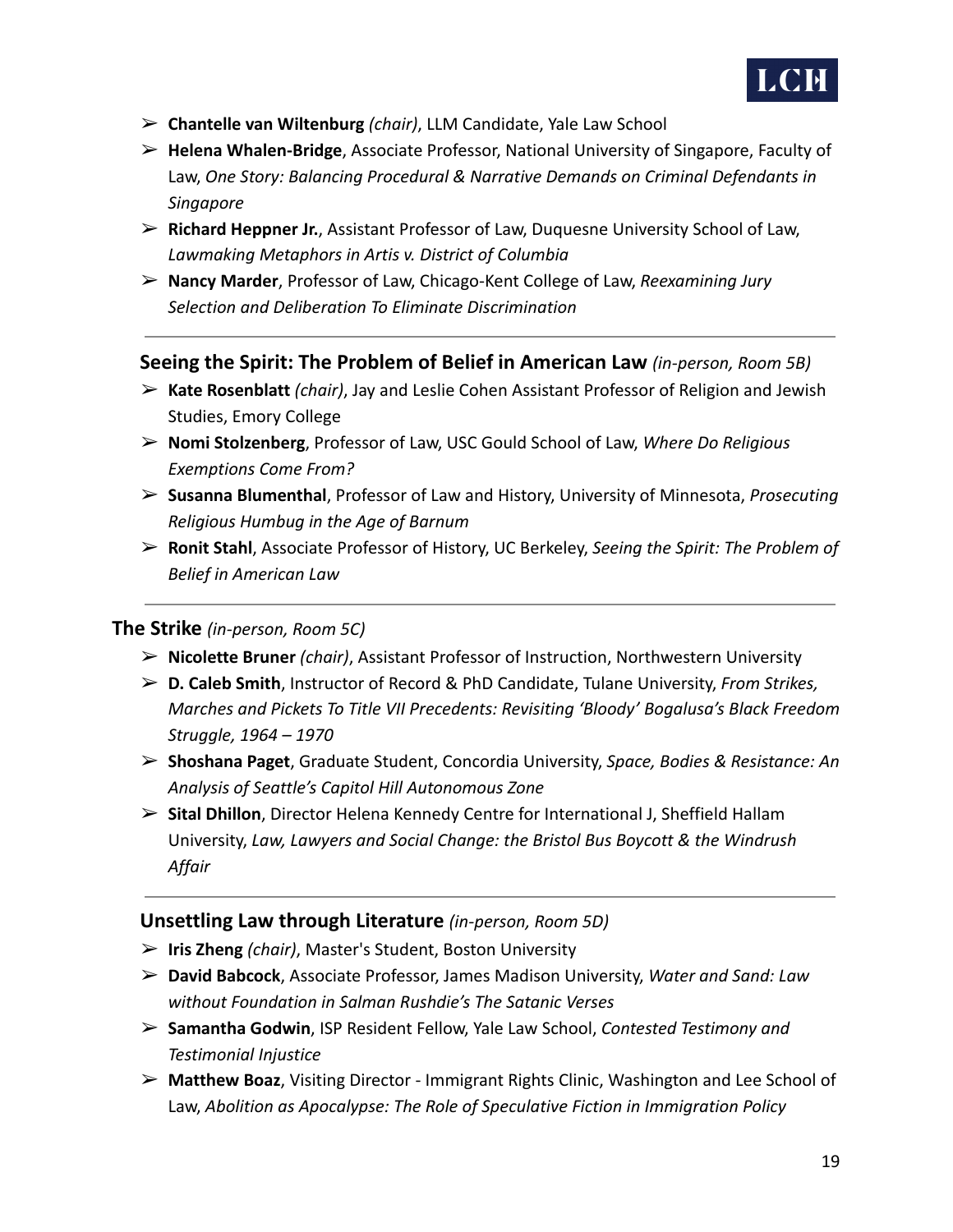

## Session 7: 10:45 - 12:15 PM

#### **Affect, Attachment and Capital Punishment** *(virtual, room 1E)*

*In-person chair: Daniel LaChance*

- ➢ **Austin Sarat** *(chair)*, Professor, Amherst College, *The Death Penalty in Dark Times: What Crises Do To and For Capital Punishment*
- ➢ **Birte Christ**, Interim Professor of American Studies, Justus-Liebig-University Giessen, *Aporias of Affect: René Denfield's "The Enchanted" (2014) and the Competition of Sympathies*
- ➢ **Daniel LaChance**, Associate Professor, Emory University School of Law, *Captain Vere's Electric Chair: The Cultural Politics of State Killing in the Late 19th Century United States*
- ➢ **Jessica Lake**, Research Fellow, Australian Catholic University, discussant

# **Author Meets Readers: Roundtable Discussion of American Shtetl: The Making of Kiryas Joel, A Hasidic Village in Upstate New York by Nomi M. Stolzenberg and David N. Myers** *(virtual, Room 1C)*

*In-person chair: Naomi Mezey*

- ➢ **Anne Dailey** *(chair)*, Professor of Law, University of Connecticut School of Law
- ➢ **Ayelet Shachar**, Professor of Law & Global Affairs, University of Toronto Faculty of Law
- ➢ **Naomi Mezey**, Agnes Williams Sesquicentennial Professor of Law, Georgetown University
- ➢ **Alexander Kaye**, Professor of Israel Studies, Brandeis University
- ➢ **Meghan Morris**, Assistant Professor of Law, University of Cincinnati
- ➢ **Nomi Stolzenberg**, Professor of Law, USC Gould School of Law

#### **Civil and Criminal Tools for Addressing Cultural and Religious Problems in the**

**Jewish Family** *(virtual, Room 1D)*

*In person chair: Nikki Garlic*

- ➢ **Noy Naaman** *(chair),* SJD candidate, University of Toronto Faculty of Law, *Bordering Legal Parenthood*
- ➢ **Hila Geffen-Spitz**, Ph.D. student, Bar-Ilan University Faculty of Law, *The Privatization of the Common Law Marriage Institution in Israeli Law: Is it the Solution to the Cultural and Religious Problems of Marriage?*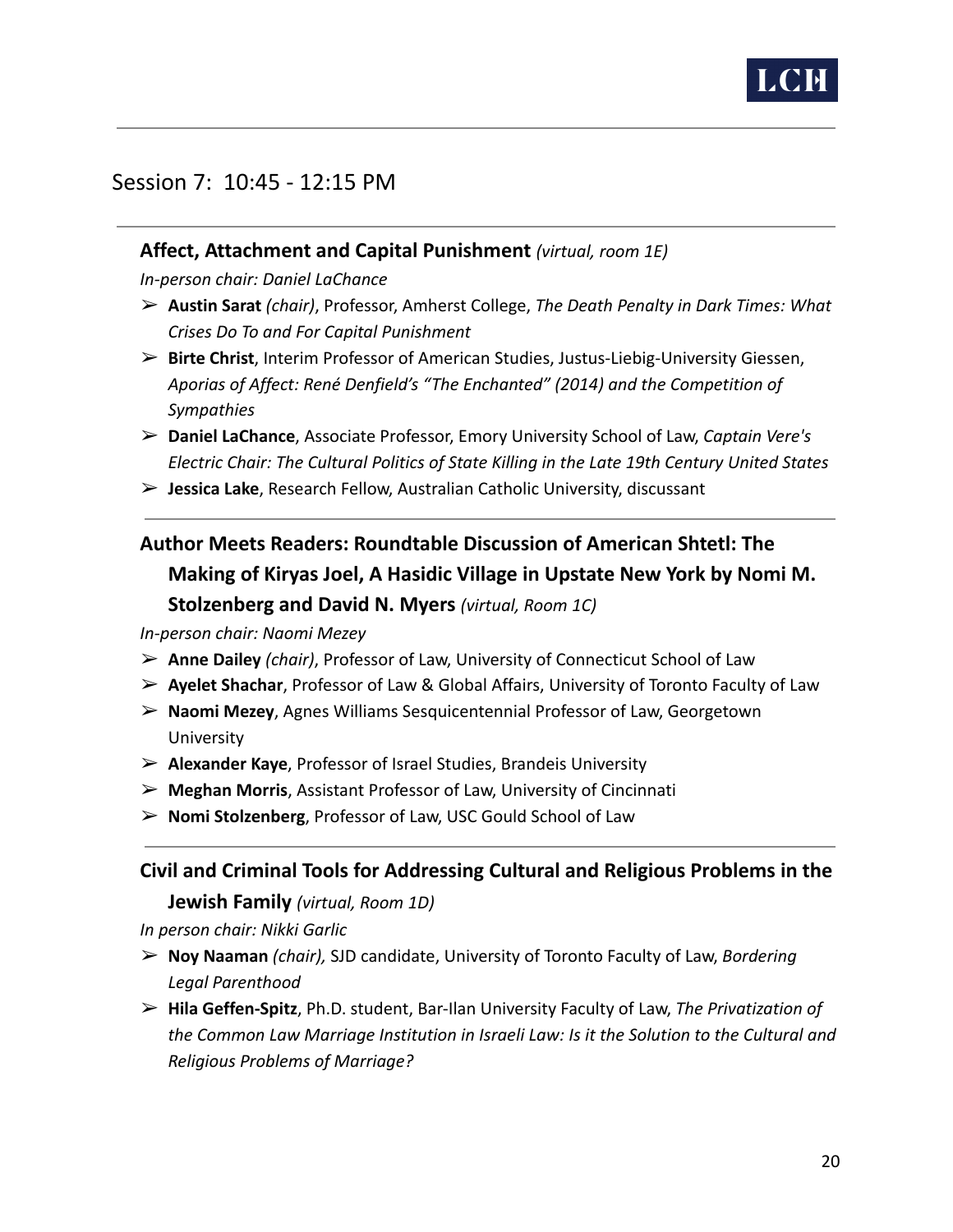

➢ **Hadas Raichelson**, Ph.D. student, Bar-Ilan University Faculty of Law, *Addressing the Cultural Phenomenon of Get Refusal: The Israeli Criminal Law Solution*

#### **Creativity and the Law: Changing Perspectives** *(virtual, Room 5A)*

*In-person chair: Hyo Yoon Kang*

- ➢ **Elena Cooper** *(chair)*, Leverhulme Early Career Fellow, CREATe, University of Glasgow, *Unsettling the Boundaries of Copyright and Contract: An Interdisciplinary Analysis*
- ➢ **Xiaoren Wang**, Postdoc Research Associate, CREATe, University of Glasgow, *What Kind of Creativity do Video-Sharing Platforms Encourage?*
- ➢ **Bartolomeo Meletti**, PhD Candidate, CREATe, University of Glasgow, *Settling the Scope of Fair Dealing through Practice: An Empirical Approach*
- ➢ **Magali Eben**, Lecturer in Competition Law, University of Glasgow, *The Unsettled Perspectives on the Role of the Market and the Law in the Generation of Innovation and Creativity: Looking Back and Looking Forward*

# **Resisting Unsettling Laws Within The UK: Sovereignty, Rights - and Other Fictions - In a (Dystopian) Age of Brexit** *(virtual, Room 5B)*

*In-person chair: Anthony O'Dwyer*

- ➢ **Alice Diver** *(chair)*, Lecturer in Law, Queen's University Belfast, *Challenging unjust rationings of fairness: Law, literature and [dystopian] legal fictions*
- ➢ **Rossella Pulvirenti**, Senior Lecturer in Law, Manchester Metropolitan University, *'Asylum seekers' rights and unsettling laws in the UK: after and beyond Brexit'*
- ➢ **Gary Wilson**, Senior Lecturer in Law, Liverpool John Moores University, *"Taking Back Control": Brexit as a (Fictive) Instrument for the Empowerment of The Masses?*

#### **Roundtable: Legal Beginnings** *(virtual, Room 5C)*

*In-person chair: James Martel*

- ➢ **Mark Antaki** *(chair)*, Associate Professor, McGill University
- ➢ **Kirsten Anker**, Associate Professor, McGill University
- ➢ **Matthew Unger**, Assistant Professor, Concordia University
- ➢ **Richard Janda**, Associate Professor, McGill Law
- ➢ **James Martel**, Professor, San Francisco State University

## **Settling Old Social Dilemmas With Innovative Civil Solutions: Jewish and Israeli Perspectives on Family and Property Law** *(virtual, Room 5D)*

*In-person chair: Derek Miller*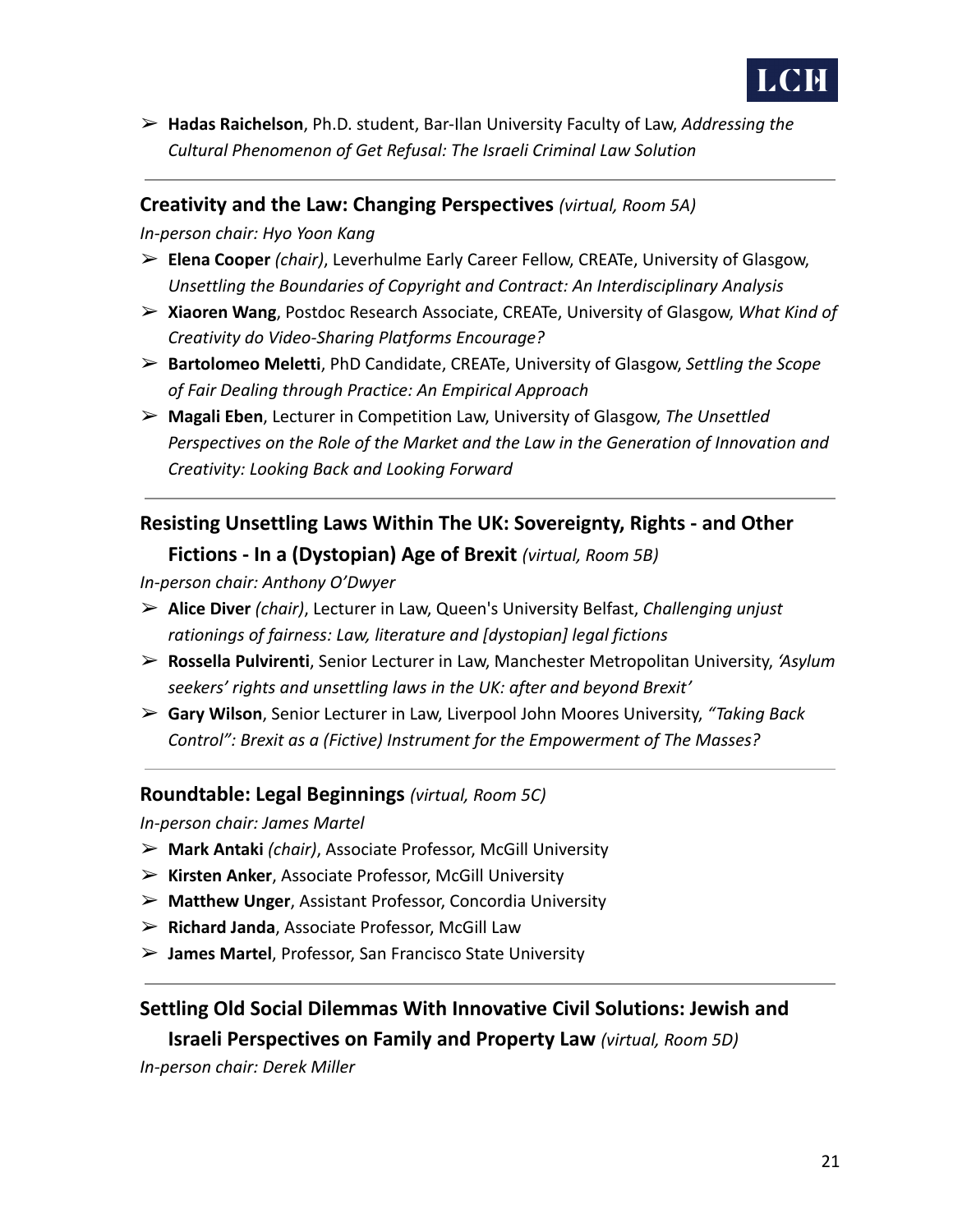

- ➢ **Benjamin Shmueli** *(chair)*, Associate Professor of Law, Bar Ilan University Law School, *Combatting Refusal to Divorce in Jewish Arena via Civil Strategies*
- ➢ **Yitshak Cohen**, Law Professor, Ono Academic College, *The Proposed Domestic Partnership Law – Circumvention of the Religious Marriage Law*
- ➢ **Ben Ohavi**, PhD Candidate, Hebrew University Faculty of Law, *Property Rights and Social Values – A Jewish Law Perspective*

#### **Things Part, A Fall: On Statutes, Settled Law and the Statue of Justice** *(virtual,*

*Room 5F)*

*In-person chair: Thomas Dikant*

- ➢ **Oladayo Koleola** *(chair)*, Mr, The Writers Choir Inc, *Things Part, A Fall: On Statutes, Settled Law, and the Statue of Justice*
- ➢ **Olusegun Koleola**, Principal, Segun Koleola & Co, *Victims of the Blindfold: Innocence, Justice and Wrongful Convictions in Nigeria*
- ➢ **Kikelomo Akinyelure**, Mrs, University of Portsmouth, united Kingdom, *Speaking Truth to Justice in Nigeria: Literature, Legal Actors, and the Case against Judicial Infallibility*

## Lunch 12:30 - 2:00 PM, Student Commons/Bacardi Plaza, 1st floor

#### Session 8: 2:00 - 3:30 PM

#### **Earth Rights** *(hybrid, Room 5F)*

- ➢ **Peter Leman** *(chair)*, Associate Professor of English, Brigham Young University
- ➢ **Nicolette Bruner**, Assistant Professor of Instruction, Northwestern University, *Rent and Taxation for American Birds*
- ➢ **Lindsay Stern**, Ph.D. Candidate, Comparative Literature, Yale University, *The Perplexities of the Rights of Nature*
- ➢ **Harpreet Paul** *(remote),* PhD Candidate, Warwick Law School, *Deleting the past in loss and damage negotiations within the UNFCCC*

#### **Folktales of Jurisdiction** *(in person, Room 5A)*

➢ **Patricio E. Boyer** *(chair)*, Associate Professor, Davidson College, *Theoretical Optimism in the Face of Practical Pessimism*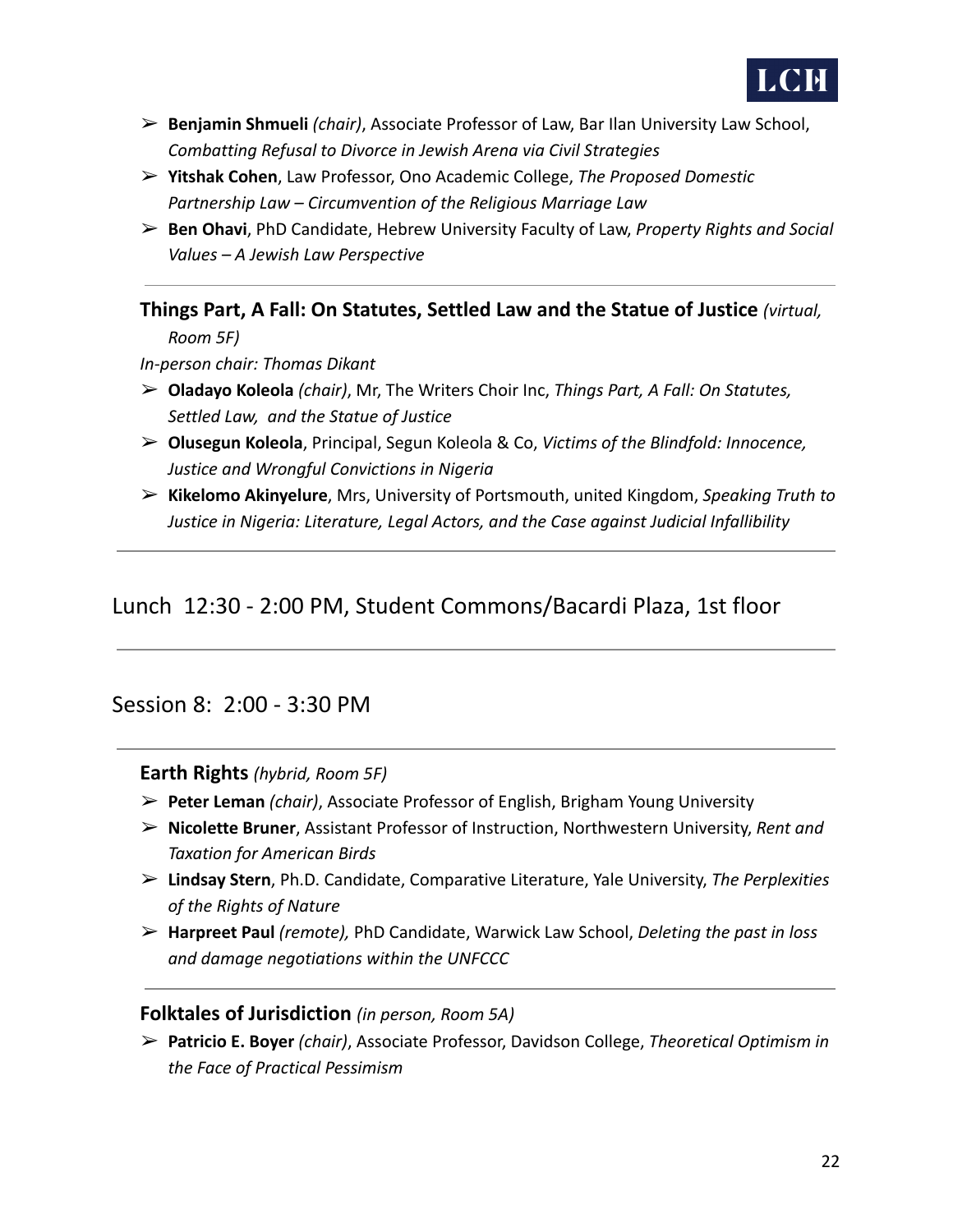

- ➢ **Ravit Reichman***,* Associate Professor of English, Brown University, *Believing in Belonging: Hannah Arendt and Sam Selvon*
- ➢ **Chaya Halberstam**, Associate Professor, King's University College, University of Western Ontario, *Josephus's Legal Pessimism in the Shadow of a Failed State*

#### **Interpreting Law** *(in-person, Room 5B)*

- ➢ **Erin Kelley** *(chair)*, Professor of English, Dallas College, Richland Campus
- ➢ **Linda Tvrdíková**, PhD Candidate, Masaryk University, *Exploring the Role of Moral Intuitions in Judicial Decision-Making*
- ➢ **Rafi Reznik**, Adjunct Professor of Law; SJD Candidate, Georgetown University Law Center, *The Liberal Self in Self-Defense*

#### **Law, Lit, and Performance** *(in-person, Room 5C)*

- ➢ **Benjamin Goh** *(chair)*, Doctoral Candidate, London School of Economics and Political Science
- ➢ **Erin Sheley**, Associate Professor, California Western School of Law, *Edgar Allan Poe's Bankruptcy: Law and Letters*
- ➢ **Michael Menna**, J.D. / Ph.D. Candidate, Stanford University, *The Lyly Problem, and How We Relate to the Shakespearean Stage*
- ➢ **Thomas Dikant**, Independent Scholar, *Hyacinth's Curse: Unsettling Performatives in Henry James's "The Princess Casamassima"*

#### **Legal Boundaries** *(in-person, Room 5D)*

- ➢ **Andrew Johnson** *(chair)*, PhD Candidate, University of Michigan
- ➢ **Reggie Oh,** Professor, Cleveland State University College of Law, *Love is Love: The Fourteenth Amendment, Obergefell v. Hodges, and Love*
- ➢ **Juman Kim**, Assistant Professor, Towson University, *Not Eligible But Still Fitted? Asian Race and the Question of Naturalization, 1870-1906*
- ➢ **Amy Hamilton**, PhD candidate, Australian National University, *Unsettling the national character: representations of citizenship in Michelle de Kretser's The Life to Come*

#### **Music, Art, Dance, and the Law** *(in-person, Room 1B)*

- ➢ **Miguel Rabago** *(chair)*, Professor of Law, Law Faculty Centro de Investigaciones y Docencia Económicas, Mexico City
- ➢ **Anthony O'Dwyer**, Lecturer, Queens University Belfast, *The Artists' Resale Right - Unchaining Visual Artists through Code*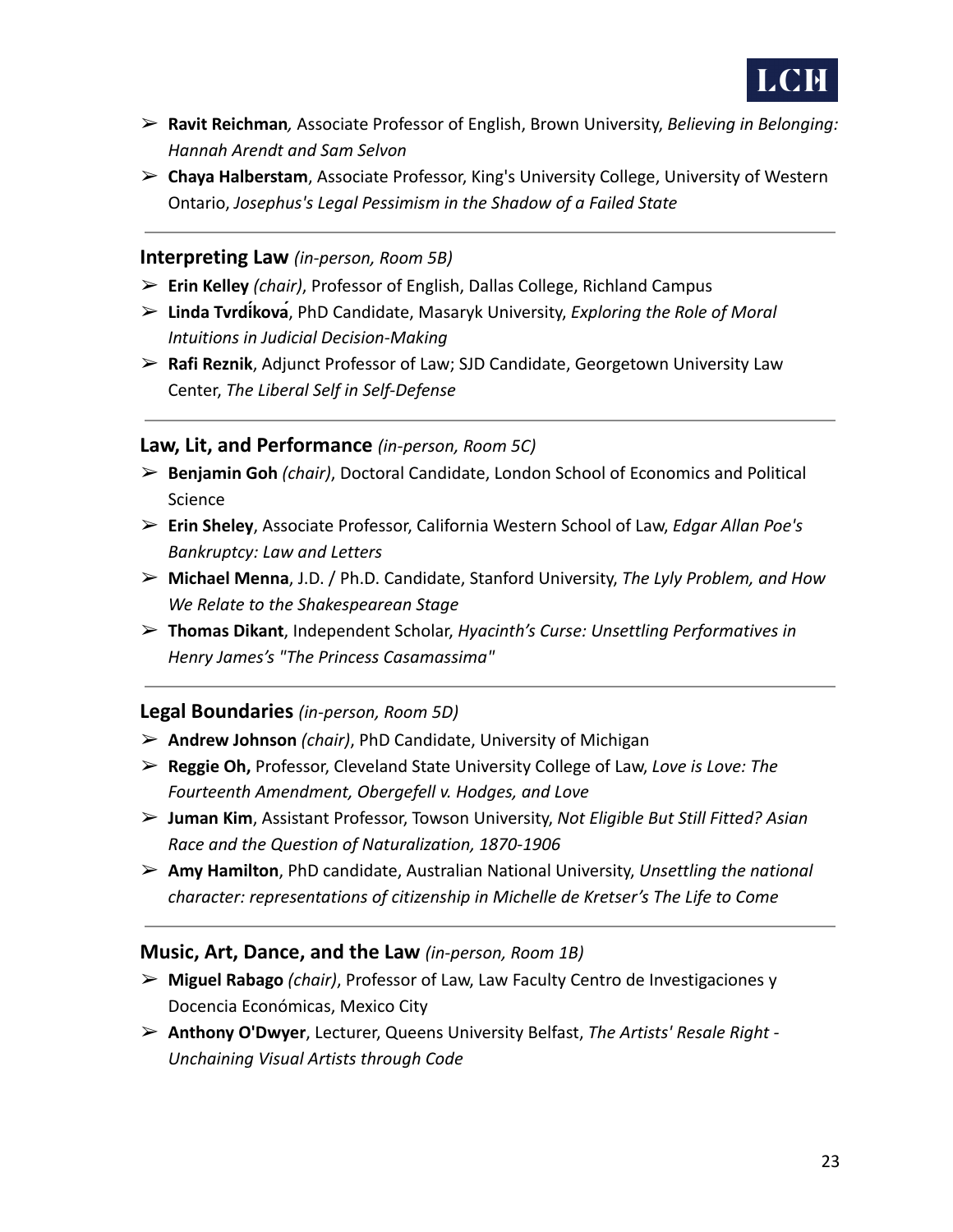

- ➢ **Anna Kimmel**, PhD Candidate, Stanford University, *Flesh and Bone: The Dialogic of Body and Law*
- ➢ **Michael Smith**, Student, Georgetown University Law Center, *"100% Pure Love": Understanding House Music's Relationship to the Law*

**Unsettling Legal History in the U.K.** *(in-person, Room 1C)*

- ➢ **Tara Mulqueen** *(chair)*, Assistant Professor, University of Warwick
- ➢ **David Joseph Wrisley**, Professor of Digital Humanities, NYU Abu Dhabi, *Unsettling Claims to Sovereignty: Visualizing Metrics in the Early 20th century Persian Gulf --- This paper is co-authored with Jeremy Pilcher (NYU London).*
- ➢ **Lisa Haber-Thomson**, Lecturer, Harvard University, *Reframing the Penitentiary Act of 1779: The measured prison as a national project*
- ➢ **Eva Vaillancourt**, PhD candidate, University of California, Berkeley, *"The Traffic Evil": Re-founding the law in British road traffic control, 1880 to 1940*

#### **Is There (Should There Be) a Law and Humanities Canon?** *(in-person, Room 1D)*

- ➢ **Marianne Constable** *(chair)*, Professor, Dept. of Rhetoric, UC Berkeley
- ➢ **Sara Ramshaw**, Professor, University of Victoria Faculty of Law, *Law and Humanities: A Field Without a Canon*
- ➢ **Ed Musawir**, Senior Lecturer, Griffith Law School, *On the Use of the Humanities for Legal Expertise: The New Advocate*
- ➢ **Hyo Yoon Kang**, Reader in Law, University of Kent, *"Is There (Should There Be) a Law and Humanities Canon?"*

#### **Women and the Law** *(hybrid, Room 1E)*

- ➢ **Christen Hammock-Jones** *(chair)*, Incoming PhD Student in History, University of Pennsylvania History Department
- ➢ **Deborah Dinner**, Professor, Cornell Law School, *Difference as Proxy for Risk: Between Antidiscrimination and Actuarial Logics*
- ➢ **Jessica Lake** (remote), Research Fellow, Australian Catholic University, *'This is a legal joke that finds no parallel outside of the British Empire': Sexual Reputation of Women in the New World and Unsettling the English Law of Slander*
- ➢ **Cynthia Merrill**, Lecturer in Law, UCLA Law School, *Bostock, Unsettling the Past, and Interpretation as Narration*